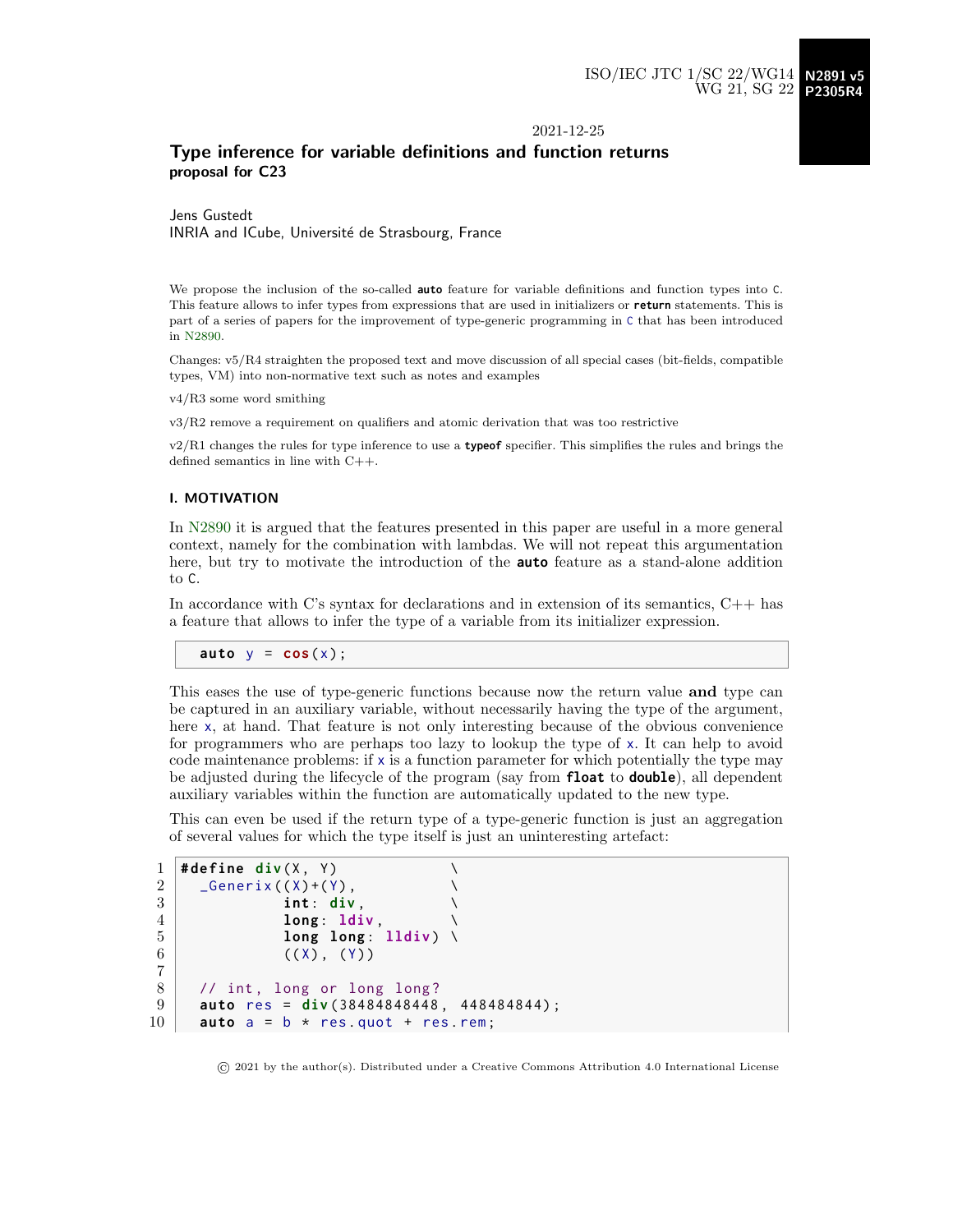| N2891<br>P2305R4 <sup>:2</sup> | Jens Gustedt |
|--------------------------------|--------------|
|                                |              |

An important restriction for the coding of type-generic macros in current C is the impossibility to declare local variables of a type that is dependent on the type(s) of the macro  $argument(s)$ . Therefore, such macros often need arguments that provide the types for which the macro was evaluated. This not only inconvenient for the user of such macros but also an important source of errors. If the user chooses the wrong type, implicit conversions can impede on the correctness of the macro call.

For type-generic macros that declare local variables, **auto** can easily remove the need for the specification of the base types of the macro arguments:

```
1 #define dataCondStoreTG(P, E, D)<br>2 do f
2 \mid do {
3 auto<sup>*</sup> _pr_p = (P);
4 \mid auto _pr_expected = (E);
5 auto \lnot pr\lnot desired = (D);
6 \parallel bool _pr_c; \setminus7 \parallel do { \parallel8 \mid mtx_lock (\&_pr_p->mtx);
9 pr_c = (-pr_p - 3) pr_c = -pr_e and r = 9 pr_c10 if (_pr_c) _pr_p->data = _pr_desired;
11 mtx_unlock (\&_pr_p->mtx);
12 \left| \right. } while(!_pr_c); \left. \right.13 } while ( false )
```
C's declaration syntax currently already allows to omit the type in a variable definition, as long as the variable is initialized and a storage initializer (such as **auto** or **static**) disambiguates the construct from an assignment. In previous versions of C the interpretation of such a definition had been **int**; since C11 this is a constraint violation. We will propose to align C with C++, here, and to change this such the type of the variable is inferred the type from the initializer expression.

In a second alignment with C++ we propose to also extend this notion of **auto** type inference to function return types, namely such that such a return type can be deduced from **return** statements or be **void** if there is none. Having that possibility can also ease portable coding with types that, depending on the platform, may resolve to different base types.

A good example for such a type in the C standard itself is **time\_t**, which is just known to be an implementation-defined real type. Consider the following function that computes the maximum value of two parameters that have types **time\_t** and **long**.

```
1 inline auto max (time_t a, long b) {<br>2 return (a < 0)\begin{array}{c|cc} 2 & \text{return} & (a < 0) \\ 3 & & ? & (b < \end{array}? ((b < 0) ? ((a < b) ? b : a) : b)4 : ((b >= 0) ? ((a < b) ? b : a) : a);
5 }
```
The **return** expression performs default arithmetic conversion to determine a type that can hold the maximum value. The function definition is adjusted to that return type. This property holds regardless if **time\_t** is a floating point or integer type and, if it is an integer type, if it is a signed or unsigned type.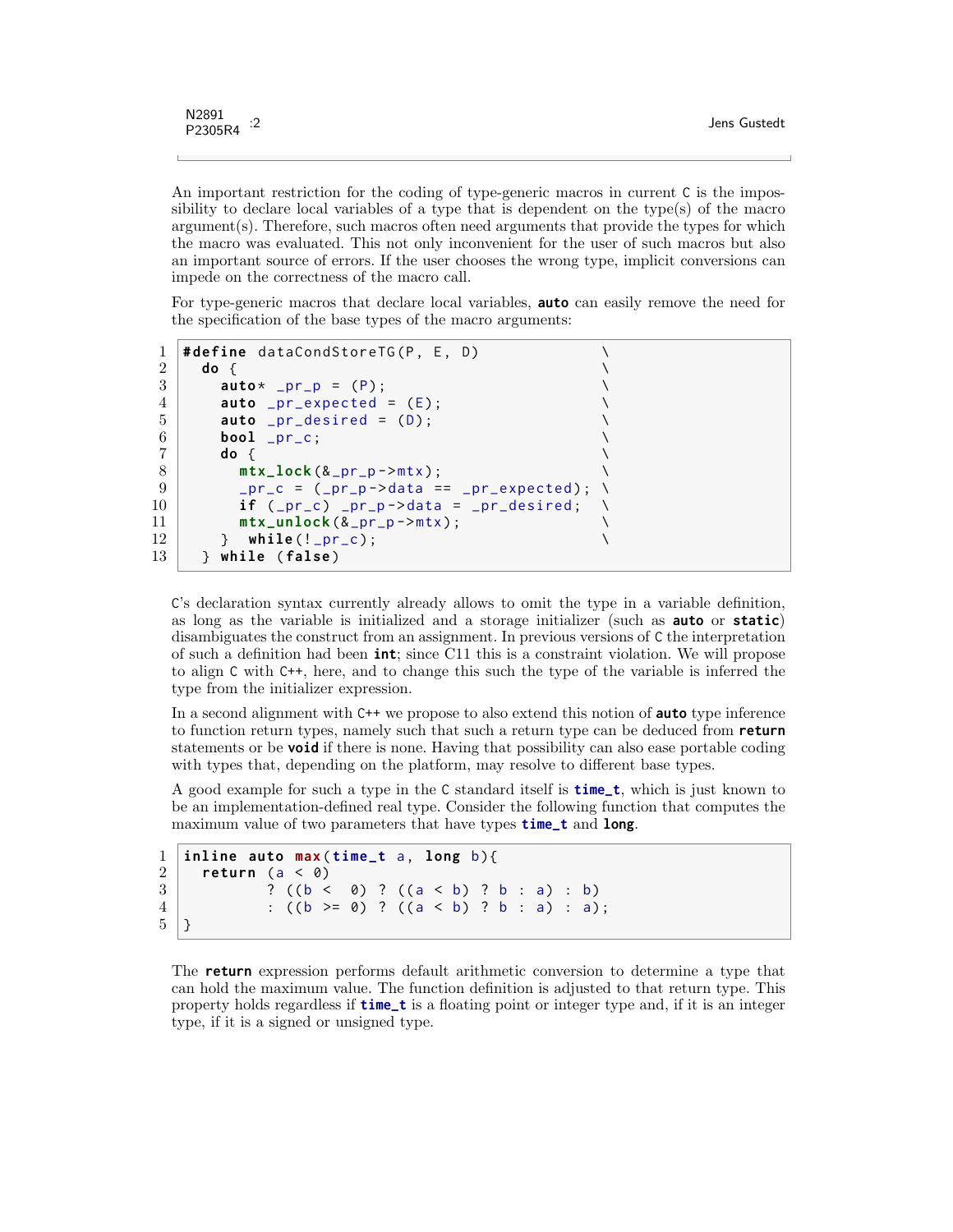N2891<br>Type inference for variable definitions and function returns

As another example, consider the following function that computes the sum over an array of integers of a platform-dependent integer type strength and returns the value as the promoted type of strength.

```
1 inline auto sum ( size_t n, strength A[n]) {
2 switch (n) {
3 case 0: return +(( strength ) 0) ; // return the promoted type
4 case 1: return +A [0]; // return the promoted type
5 default: return sum(n/2, A) + sum(n - n/2, &A[n/2]);
6 }
7 }
```
If instead sum would have been defined with a prototype as follows

strength sum(size\_t n, strength A[n]);

for a narrow type strength such as **unsigned char**, the return type and result would be different from the previous. In particular, the result of the addition would have been converted back from the promoted type to strength before each **return**, possibly leading to a surprising overall results. On the other hand, using the promoted type explicitly

strength\_promoted sum ( **size\_t** n, strength A[n]) ;

forces the user to determine that promoted type in a possibly complicated cascade of compile-time conditionals for which the result heavily depends on properties of the execution platform.

It makes not much sense to have **auto** forward declarations of indentifiers since they could not be used easily before their definition. Most functions that use the **auto** feature will probably be restricted to one TU (and thus best declared with **static**) or be declared to be **inline**. For the latter, it will still be important to be able to emit the function symbol in a chosen TU, and so declaration syntax for **auto** still may have its use after a definition has been met. Consider the following declarations for the **max** function from above:

```
1 extern auto max ( time_t , long ) ; // forces symbol emission for TU
2 auto max ( time_t , long ) ; // same
3 auto max () ; // same
4 auto max ; // same
```
The **extern** declaration and the equivalent ones are considered to be valid, if they follow the definition and thus the inferred return type is already known.

#### II. PROPOSED ADDTIONS

In the following we will explain our proposed additions and argue the design choices. The full text of the proposed additions is given as a diff against C17 in the appendix.

#### II.1. Syntax

Type inference for definitions of objects and functions could be added to the standard with a minimal effort by just allowing the omission of a type specifier in all places where this is unambiguous. Unfortunately this is not the path that the current extensions have chosen.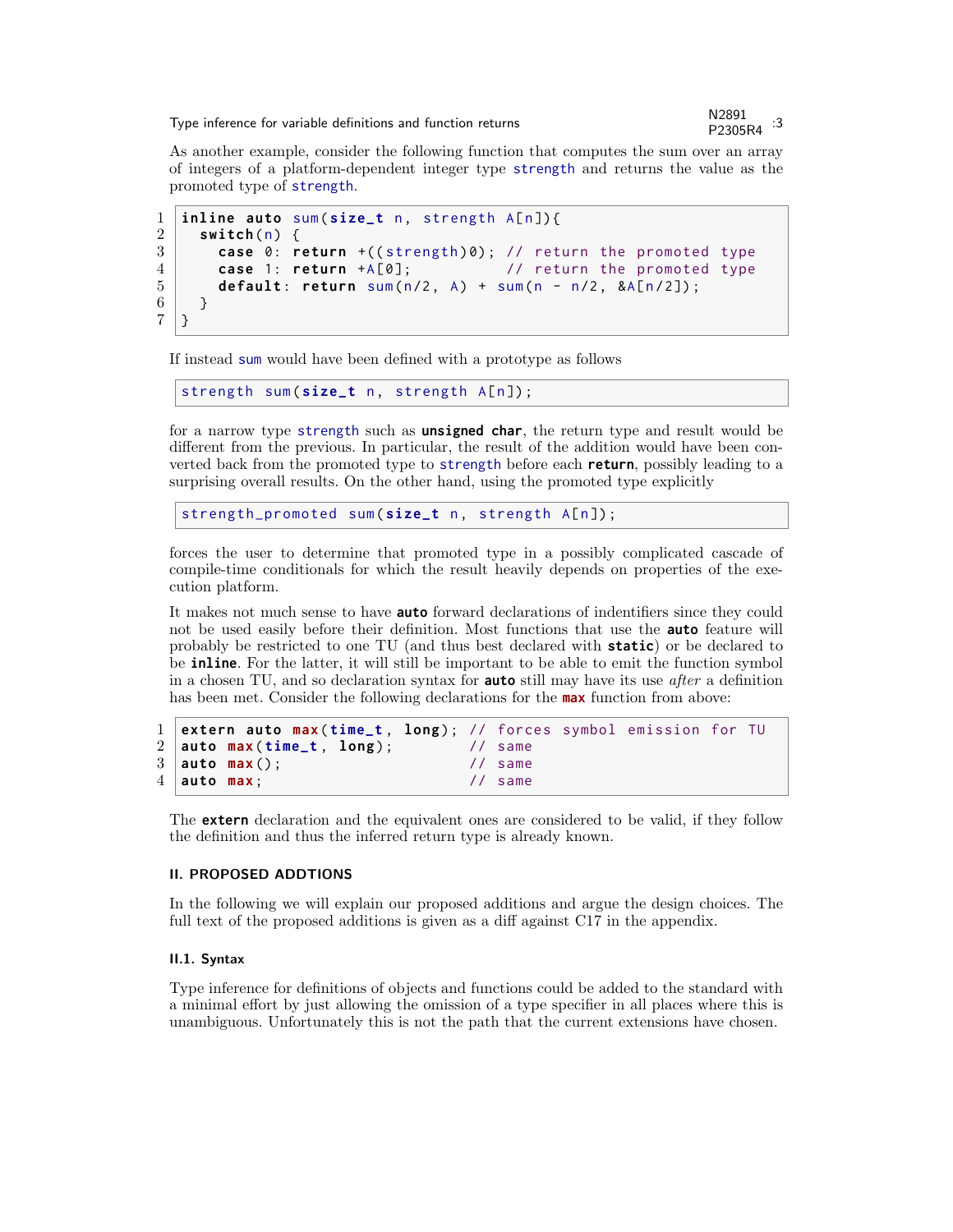Gcc and related compilers provide the feature by adding an **\_\_auto\_type** keyword. The use of that keyword disambiguates between declarations and assignments, but is also used when a declaration that has a storage specifier infers the type from an intializer.

C++ reuses the **auto** keyword for the same purpose. That is, **auto** can be added to any declaration, even already having another storage specifier, to indicate that the type of the declared identifier is inferred from an initialization (for object declarations) or from **return** statements (for function declarations).

To achieve maximum compatibility with C++, we propose to follow their lead and to relax the rules for the **auto** keyword as indicated. Details of the necessary relaxation of syntax constraints and semantics can be found in clauses 6.7.1 (storage class specifiers) and 6.9.1 (function definitions).

#### II.2. Semantics

The addition to the semantics is anchored in clause 6.7.2 (type specifiers) where the constraint that a type specifier has to appear in a declaration is removed, and the term *under*specified declaration is introduced to describe declarations that have no such specifier.

For underspecified declarations, a new clause 6.7.11 is added. It refers to the necessary adjustments for functions (see [II.4](#page-4-0) below), and then specifies and exemplifies the new rules for objects.

#### II.3. Type inference for objects

An underspecified declaration of a object has to be a definition that additionally has an initializer, namely an initializer with an *assignment expression*  $E$  of type  $T_0$ . The type of that assignment expression that enters into the adjusted type of the declared object is the type  $T_1$  of that expression after possible lvalue, array-to-pointer or function-to-pointer conversion. The type  $T_1$  is unique and determined at translation time. There is a unique type  $T_2$  that can replace the **auto** specifier, such that the such adjusted declaration becomes a complete object declaration of type  $T_3$  that can be initialized with the given initializer. To accomodate complicated type expressions, T<sup>2</sup> is supposed to be given as a **typeof** expression.

- $T_0$  type of assignment expression  $E$ <br> $T_1$  type of E after lyalue etc conver
- type of  $E$  after lvalue etc conversion
- $T_2$  type specifier to adjust the declaration
- $T_3$  type of the adjusted the declaration

For example with

**long**  $A[5] = \{ 0 \}$ ;  $\text{auto * ap = A};$ 

we have

```
T_0 long[5]
T_1 long*<br>T_2 typeo
T_2 typeof(long)<br>T_3 long*
     T3 long*
```
In this example,  $T_2$  could equally have been specified as **long**, but there are cases that could otherwise be specified in a closed form that replaces **auto** if a **typedef** of the corresponding type would be available. With the above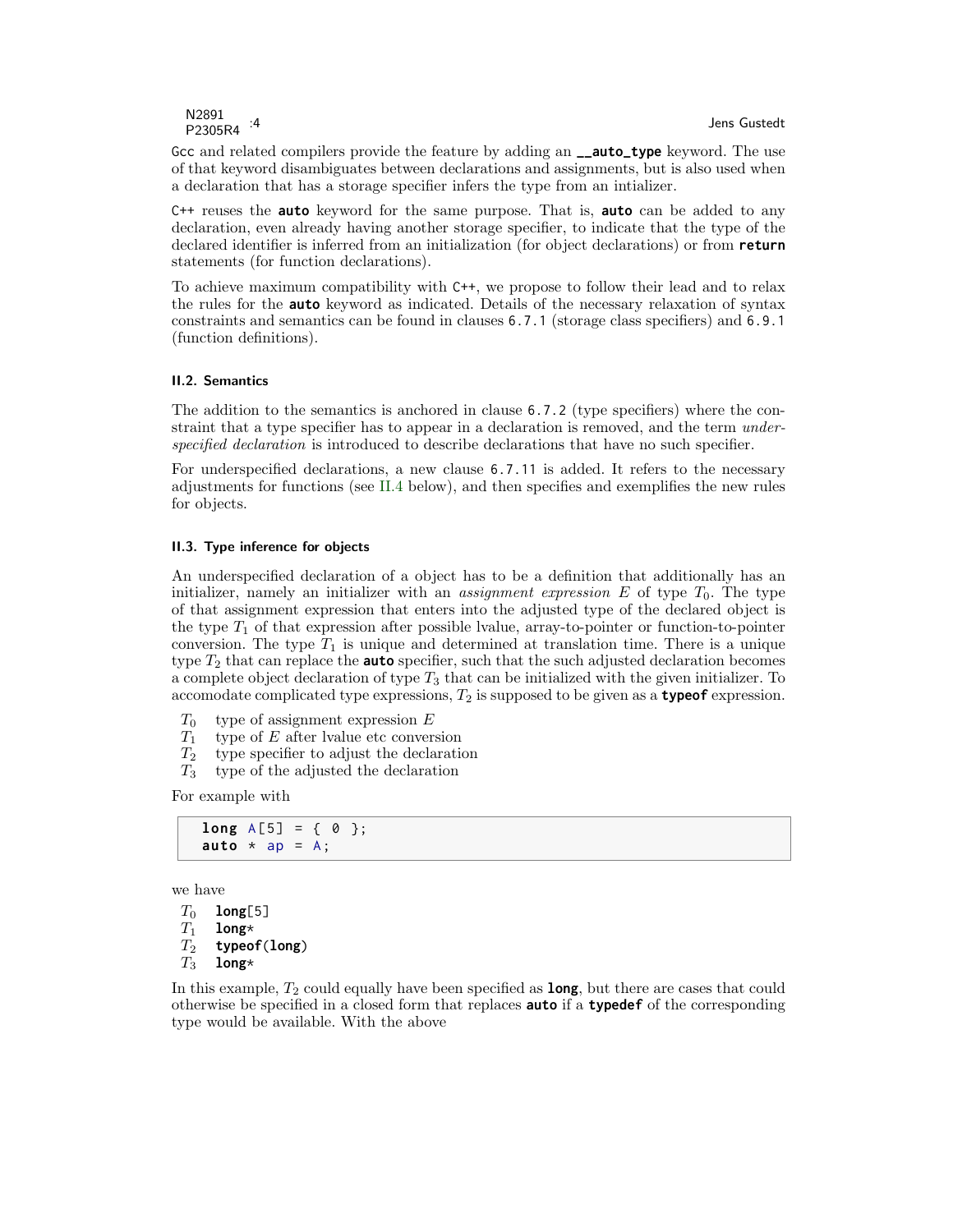Type inference for variable definitions and function returns N2891

```
1 auto const pA = 8A;
2 typedef long (* const pAtype ) [5]) ;
3 \mid pA \text{type } pA = 8A; // same
4 typeof ( long (*) [5]) const pA = &A; // same , fulfills requirements
5 long (* const pA) [5]) = &A; // same
```
only the second of the equivalent definitions fulfills the requirements without referring to an additional type definition.

 $II.3.1.$  Bit-fields. The defintion of bit-fields in C is underspecified, in that their types are only known if an lvalue expression of a bit-field additionaly undergoes integer promotion. If no such promotion is performed, for example in a **\_Generic** or comma expression, implementations diverge in their interpretation of the standard. Some always produce one of the types **bool**, **signed int** or **unsigned int**, others produce some implementation defined types of that reflect the width of the bit-field. The latter are not integer types in the sense of the standard because they only have to convert under promotion and need not to have any other property of integers, and, usually don't have documented declaration syntax.

It is not the place of this proposal here to sort out this inconsistency between different interpretations of the standard. Therefore we simply add a remark to a note, NOTE 1, that describes the possible difficulties.

II.3.2. Combined definitions and compatible types. The semantics of underspecified declarations become complicated if they contain definitions for several objects where the inferred type has to be consistent. Here the choice is, that inferred types have to be the same, only having compatible types is not sufficient. This is particularly important for integer types, where mixing different enumeration types would have an ambiguity which type is chosen.

To emphasize on this we have added an example, EXAMPLE 2, to the proposed text.

II.3.3. Combined definitions and variably modified types. These types add a difficulty to combined definitions because the inferred array bounds of different pointers to VLA may depend on runtime values and need not to be consistent between different objects that are defined in the same declaration. The consistency of such definitions can in general not be checked at compile time, and thus a program that exhibits this may run into undefined behavior.

To emphasize on this we have added an example, EXAMPLE 3, to the proposed text.

#### <span id="page-4-0"></span>II.4. Type inference for functions

The semantics for underspecified functions are mainly defined in two places: clauses 6.8.6.4 (the return statement) and 6.9.1 (function definitions).

Important requirements for the semantics are to ensure that multiple **return** statements provide consistent return types and that underspecified functions still can be used recursively. This is ensured by using the (lvalue converted) type of the lexicographic first return expression, and by constraining possible other return expressions to have the same type.

Using the first expression, has the advantage that the function prototype is then known thereafter, and that the scope of the identifier can start at the end of that first **return** statement. For example in the function sum above, the first **return** statement (for **case** 0) determines that the return type is the promoted type of strength and the identifier sum can then be used in recursive calls for the **default** case.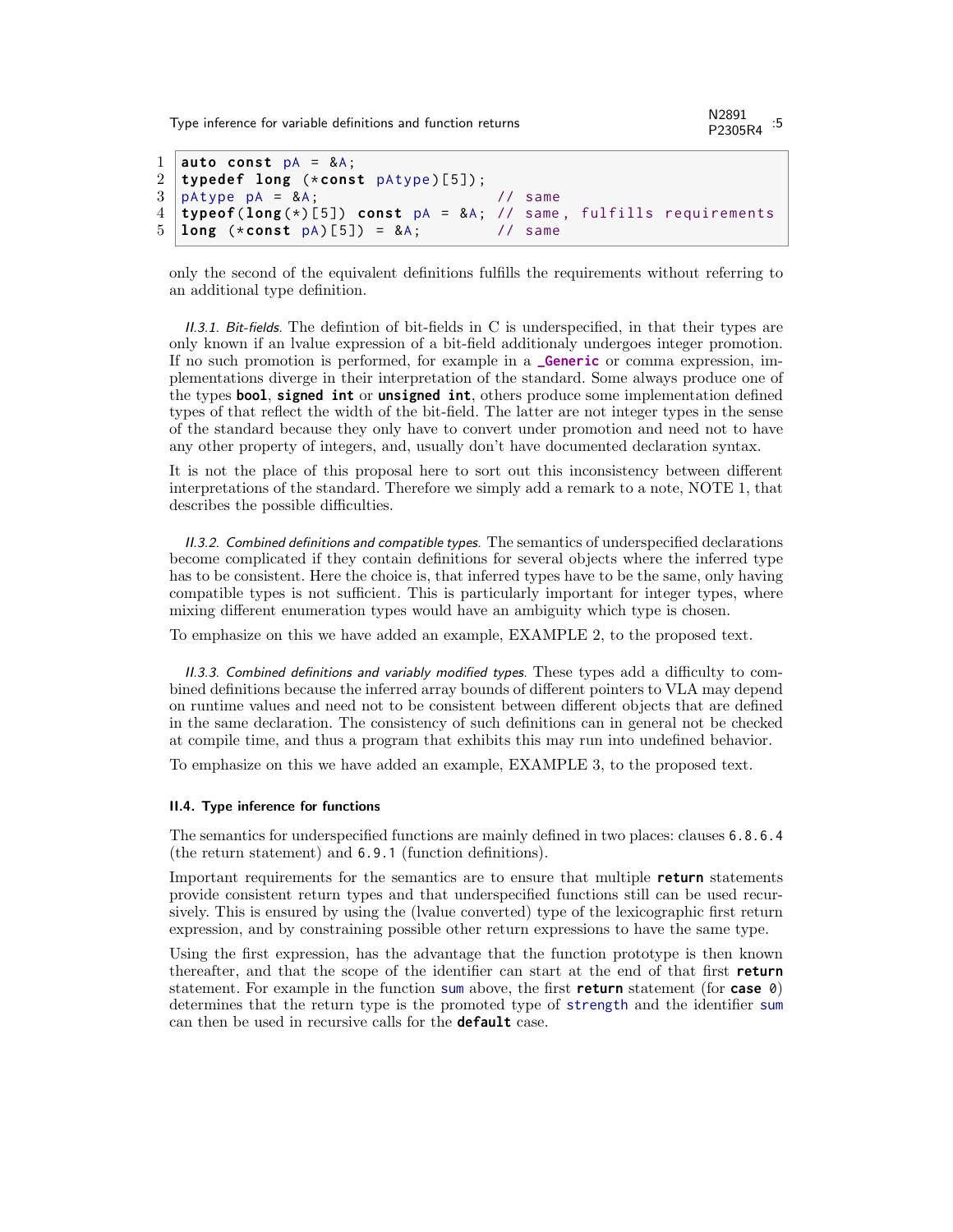

#### II.5. Permitted types for the return of functions

A return statement in an underspecified function could a priori have a type that is only locally defined within the function. Using such a type would make it visible to code outside of the definition of the function, and thus defy the usually scoping rules for type definitions. Therefore, clause 6.9.1, p.7 constrains types that may be used as an inferred type to be visible at the location of the **auto** keyword, and stipulates that the type must be complete at that point.

#### II.6. Ambiguities with type definitions

Since identifiers may be redeclared in inner scopes, ambiguities with identifiers that are type definitions could occur. We resolve that ambiguity by reviving a rule that solved the same problem when C still had the implicit **int** rule. This is done in 6.7.8 p3 (Type definitions) by adding the following phrase:

If the identifier is redeclared in an inner scope the inner declaration shall not be underspecified.

#### III. QUESTIONS FOR WG14

In the March 2021 session, WG14 has already voted in favor of integrating the **auto** feature into C23 along the lines as described here.

(1) Does WG14 want to integrate the changes as specified in [N2891](http://www.open-std.org/jtc1/sc22/wg14/www/docs/n2891.pdf) into C23?

#### Acknowledgements

Thanks to JeanHeyd Meneide, Joseph Myers, Richard Smith and Martin Uecker for comments and suggestions.

#### IV. PROPOSED WORDING

The proposed text is given as diff against C17 with some traces of a possible addition of **typeof**.

- $-$  Additions to the text are marked as shown.
- Deletions of text are marked as shown.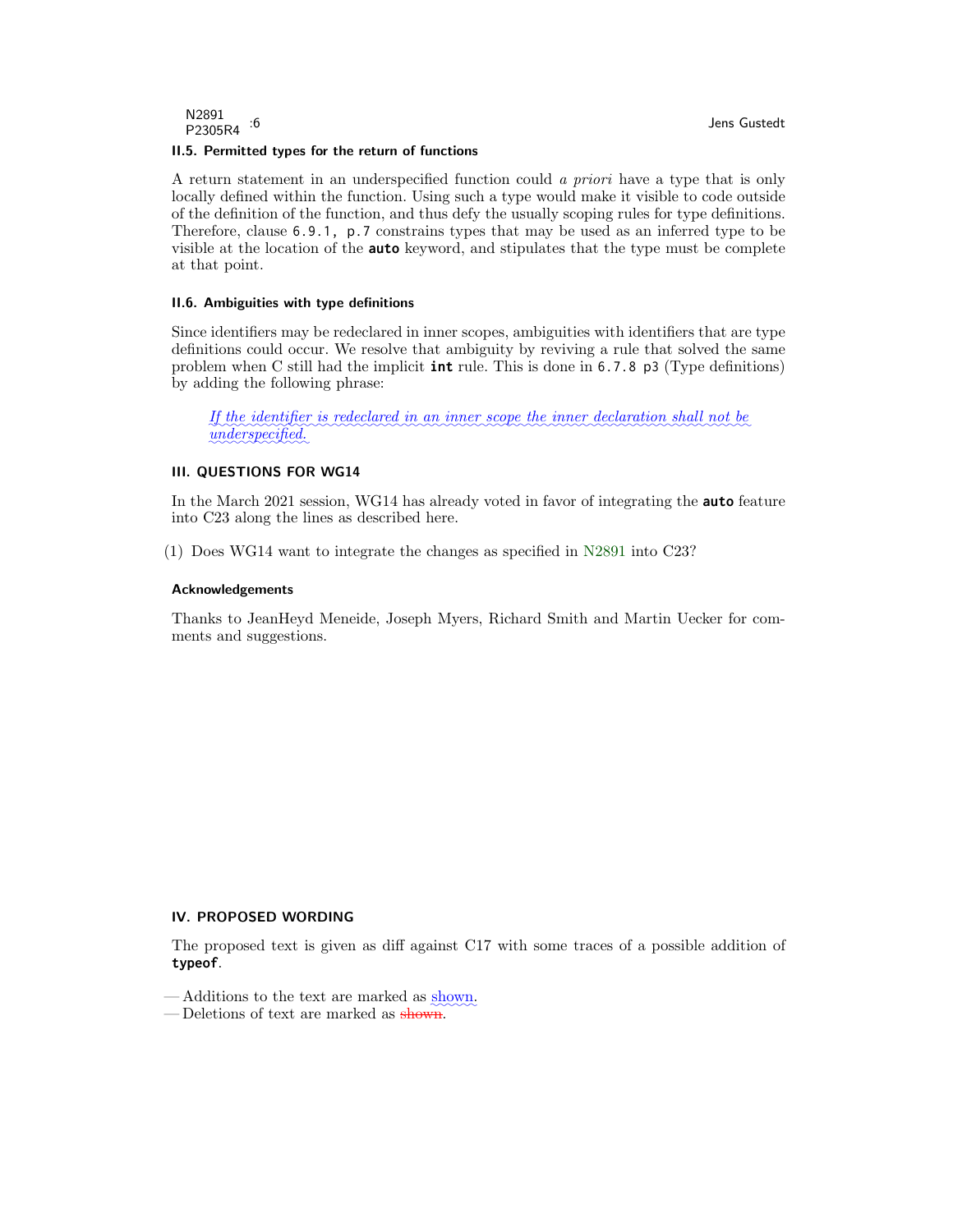# **6. Language**

# **6.1 Notation**

1 In the syntax notation used in this clause, syntactic categories (nonterminals) are indicated by *italic type*, and literal words and character set members (terminals) by **bold type**. A colon (*:*) following a nonterminal introduces its definition. Alternative definitions are listed on separate lines, except when prefaced by the words "one of". An optional symbol is indicated by the subscript "opt", so that

## { *expression*<sub>opt</sub> }

indicates an optional expression enclosed in braces.

- 2 When syntactic categories are referred to in the main text, they are not italicized and words are separated by spaces instead of hyphens.
- 3 A summary of the language syntax is given in Annex A.

# **6.2 Concepts**

# **6.2.1 Scopes of identifiers**

- An identifier can denote an object; a function; a tag or a member of a structure, union, or enumeration; a typedef name; a label name; a macro name; or a macro parameter. The same identifier can denote different entities at different points in the program. A member of an enumeration is called an *enumeration constant*. Macro names and macro parameters are not considered further here, because prior to the semantic phase of program translation any occurrences of macro names in the source file are replaced by the preprocessing token sequences that constitute their macro definitions.
- 2 For each different entity that an identifier designates, the identifier is *visible* (i.e., can be used) only within a region of program text called its *scope*. Different entities designated by the same identifier either have different scopes, or are in different name spaces. There are four kinds of scopes: function, file, block, and function prototype. (A *function prototype* is a declaration of a function that declares the types of its parameters.)
- 3 A label name is the only kind of identifier that has *function scope*. It can be used (in a **goto** statement) anywhere in the function in which it appears, and is declared implicitly by its syntactic appearance (followed by a : and a statement).
- 4 Every other identifier has scope determined by the placement of its declaration (in a declarator or type specifier). If the declarator or type specifier that declares the identifier appears outside of any block or list of parameters, the identifier has *file scope*, which terminates at the end of the translation unit. If the declarator or type specifier that declares the identifier appears inside a block or within the list of parameter declarations in a function definition, the identifier has *block scope*, which terminates at the end of the associated block. If the declarator or type specifier that declares the identifier appears within the list of parameter declarations in a function prototype (not part of a function definition), the identifier has *function prototype scope*, which terminates at the end of the function declarator. If an identifier designates two different entities in the same name space, the scopes might overlap. If so, the scope of one entity (the *inner scope*) will end strictly before the scope of the other entity (the *outer scope*). Within the inner scope, the identifier designates the entity declared in the inner scope; the entity declared in the outer scope is *hidden* (and not visible) within the inner scope.
- 5 Unless explicitly stated otherwise, where this document uses the term "identifier" to refer to some entity (as opposed to the syntactic construct), it refers to the entity in the relevant name space whose declaration is visible at the point the identifier occurs.
- 6 Two identifiers have the *same scope* if and only if their scopes terminate at the same point.
- 7 Structure, union, and enumeration tags have scope that begins just after the appearance of the tag in a type specifier that declares the tag. Each enumeration constant has scope that begins just after the appearance of its defining enumerator in an enumerator list. An identifier that has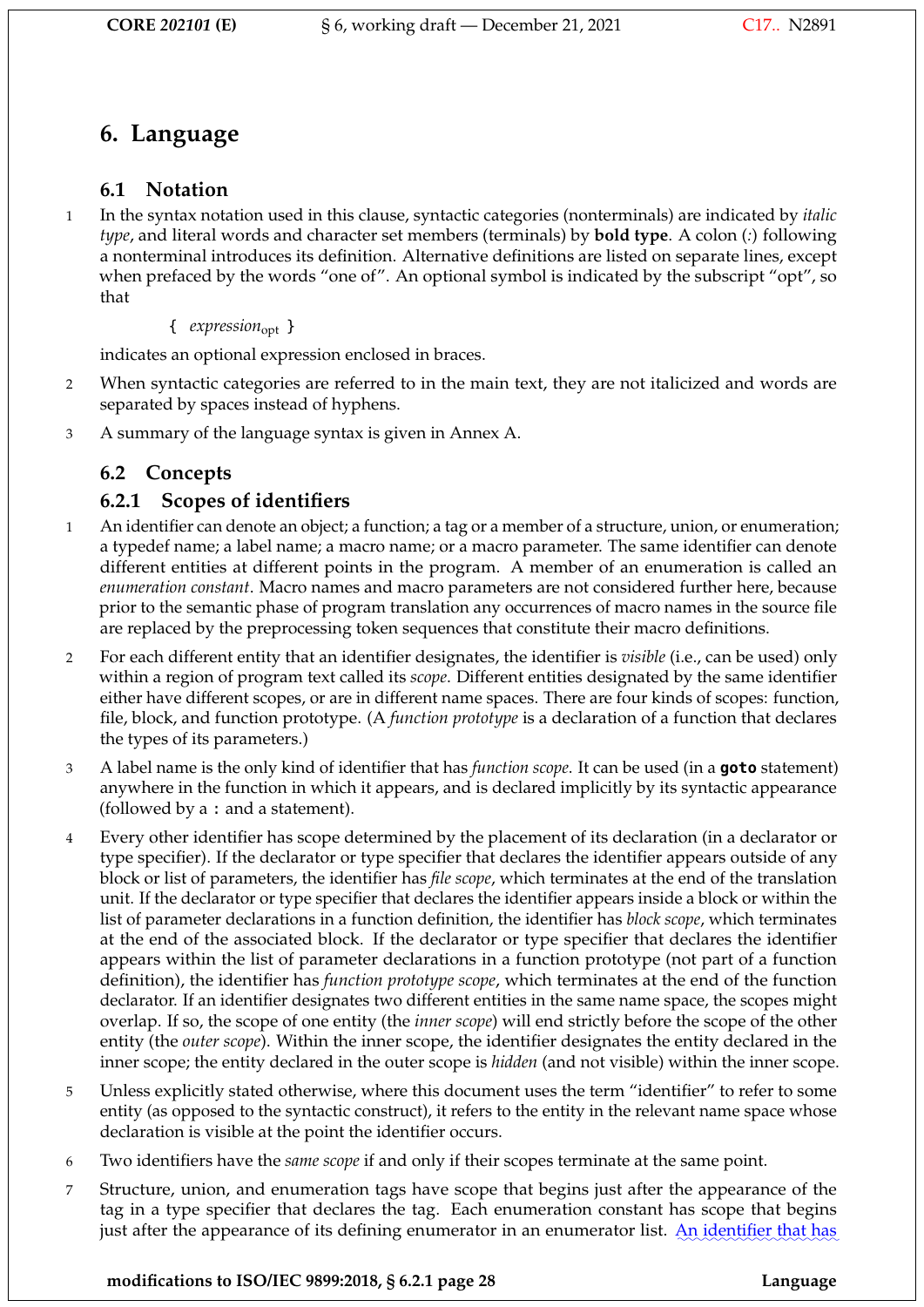an underspecified definition and that designates an object, has a scope that starts at the end of its ✿✿✿✿✿✿✿✿ ✿✿✿✿ ✿✿✿✿✿ ✿✿✿✿✿✿✿✿ ✿✿ ✿✿✿✿✿✿✿✿✿✿ ✿✿✿✿ ✿✿✿ ✿✿✿✿✿✿ ✿✿✿✿✿✿✿✿✿✿ ✿✿ ✿✿✿ initializer and from that point extends to the whole translation unit (for file scope identifiers) or to the whole block (for block scope identifiers); if the same identifier declares another entity with a scope that encloses the current block, that declaration is hidden as soon as the inner declarator is met.<sup>29)</sup> An identifier that designates a function with an underspecified definition has a scope that starts after the lexically first **return** statement in its function body or at the end of the function body if there is no such **return**, and from that point extends to the whole translation unit. Any other identifier has scope that begins just after the completion of its declarator.

As a special case, a type name (which is not a declaration of an identifier) is considered to have a scope that begins just after the place within the type name where the omitted identifier would appear were it not omitted.

**Forward references:** declarations (6.7), function calls (6.5.2.2), function definitions (6.9.1), identifiers (6.4.2), macro replacement (6.10.3), name spaces of identifiers (6.2.3), source file inclusion (6.10.2), statements and blocks (6.8).

# **6.2.2 Linkages of identifiers**

- 1 An identifier declared in different scopes or in the same scope more than once can be made to refer to the same object or function by a process called *linkage*. 30) There are three kinds of linkage: external, internal, and none.
- 2 In the set of translation units and libraries that constitutes an entire program, each declaration of a particular identifier with *external linkage* denotes the same object or function. Within one translation unit, each declaration of an identifier with *internal linkage* denotes the same object or function. Each declaration of an identifier with *no linkage* denotes a unique entity.
- 3 If the declaration of a file scope identifier for an object or a function contains the storage-class specifier **static**, the identifier has internal linkage.<sup>31)</sup>
- 4 For an identifier declared with the storage-class specifier **extern** in a scope in which a prior declaration of that identifier is visible, $32$ ) if the prior declaration specifies internal or external linkage, the linkage of the identifier at the later declaration is the same as the linkage specified at the prior declaration. If no prior declaration is visible, or if the prior declaration specifies no linkage, then the identifier has external linkage.
- 5 If the declaration of an identifier for a function has no storage-class specifier, its linkage is determined exactly as if it were declared with the storage-class specifier **extern**. If the declaration of an identifier for an object has file scope and no storage-class specifier <u>or only the specifier</u> **auto** , its linkage is external.
- 6 The following identifiers have no linkage: an identifier declared to be anything other than an object or a function; an identifier declared to be a function parameter; a block scope identifier for an object declared without the storage-class specifier **extern**.
- 7 If, within a translation unit, the same identifier appears with both internal and external linkage, the behavior is undefined.

**Forward references:** declarations (6.7), expressions (6.5), external definitions (6.9), statements (6.8).

# **6.2.3 Name spaces of identifiers**

- 1 If more than one declaration of a particular identifier is visible at any point in a translation unit, the syntactic context disambiguates uses that refer to different entities. Thus, there are separate *name spaces* for various categories of identifiers, as follows:
	- *label names* (disambiguated by the syntax of the label declaration and use);

<sup>&</sup>lt;sup>29)</sup>That means, that the outer declaration is not visible for the initializer.

<sup>30)</sup>There is no linkage between different identifiers.

<sup>31)</sup>A function declaration can contain the storage-class specifier **static** only if it is at file scope; see 6.7.1.

 $32$ )As specified in 6.2.1, the later declaration might hide the prior declaration.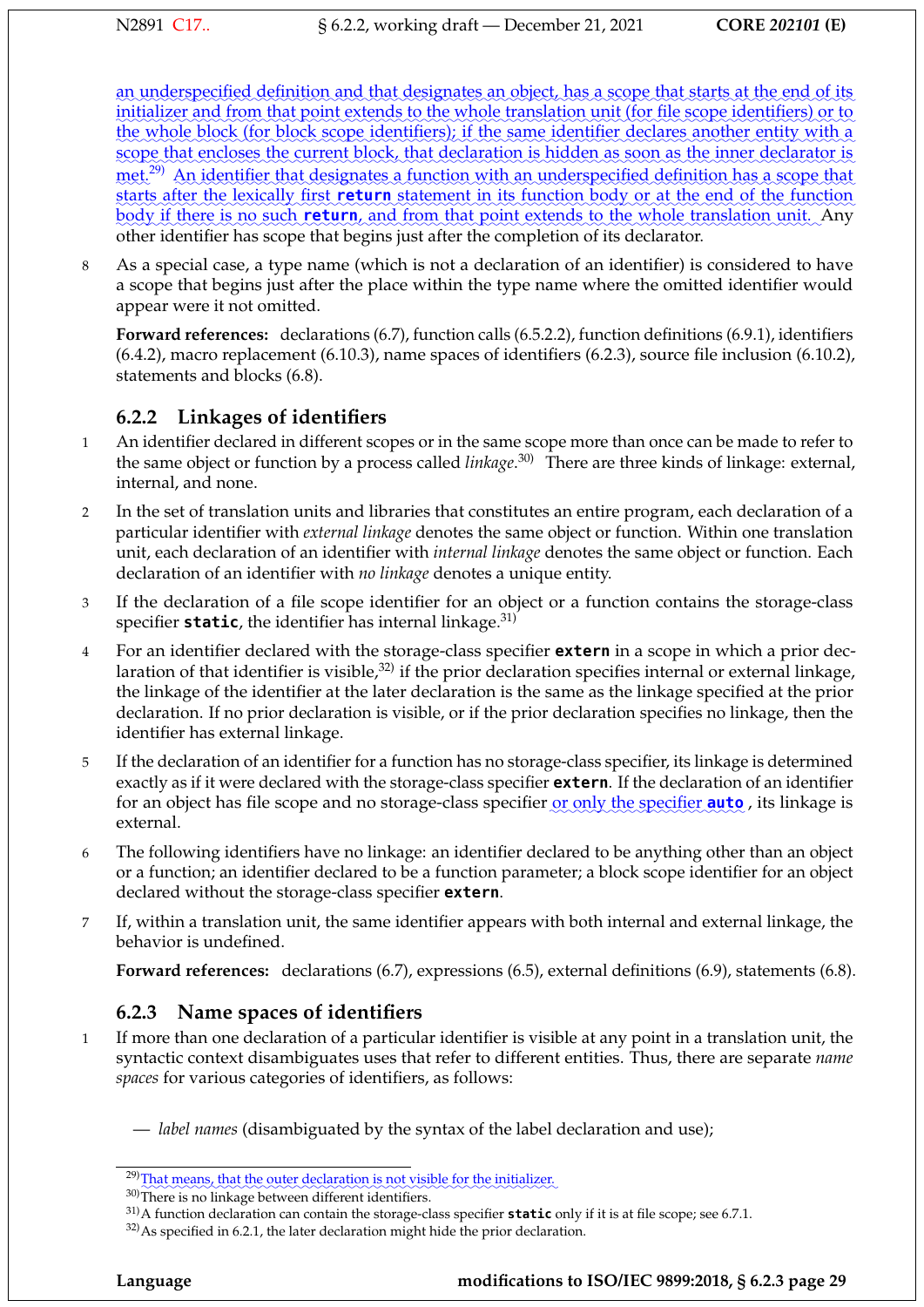# **6.7.1 Storage-class specifiers**

## **Syntax**

1 *storage-class-specifier:*

**typedef extern static \_Thread\_local auto register**

## **Constraints**

- 2 At most, one storage-class specifier may be given in the declaration specifiers in a declaration, except that **\_Thread\_local** may appear with **static** or **extern** , and that **auto** may appear with all others but with **typedef** .<sup>124)</sup>
- <sup>3</sup> In the declaration of an object with block scope, if the declaration specifiers include **\_Thread\_local**, they shall also include either **static** or **extern**. If **\_Thread\_local** appears in any declaration of an object, it shall be present in every declaration of that object.
- 4 **\_Thread\_local** shall not appear in the declaration specifiers of a function declaration. **<u>auto** shall</u> only appear in the declaration specifiers of an identifier with file scope if the declaration is also a definition or if a definition of that identifier is already visible.

## **Semantics**

- 5 The **typedef** specifier is called a "storage-class specifier" for syntactic convenience only; it is discussed in 6.7.8. The meanings of the various linkages and storage durations were discussed in 6.2.2 and 6.2.4.
- 6 A declaration of an identifier for an object with storage-class specifier **register** suggests that access to the object be as fast as possible. The extent to which such suggestions are effective is implementation-defined.125)
- 7 The declaration of an identifier for a function that has block scope shall have no explicit storage-class specifier other than **extern**.
- 8 If an aggregate or union object is declared with a storage-class specifier other than **typedef**, the properties resulting from the storage-class specifier, except with respect to linkage, also apply to the members of the object, and so on recursively for any aggregate or union member objects.
- 9 If **auto** appears with another storage-class specifier, or if it appears in a declaration at file scope it is ignored for the purpose of determining a storage class or linkage. It then only indicates that the declared type may be inferred from an initializer (for objects see 6.7.11), or from the function body (for functions see  $6.8.6.4$ ).

**Forward references:** type definitions (6.7.8), type inference (6.7.11), function definitions (6.9.1).

# **6.7.2 Type specifiers**

## **Syntax**

1 *type-specifier:*

**void char short int**

<sup>&</sup>lt;sup>124)</sup>See "future language directions" (6.11.5).

<sup>125)</sup>The implementation can treat any **register** declaration simply as an **auto** declaration. However, whether or not addressable storage is actually used, the address of any part of an object declared with storage-class specifier **register** cannot be computed, either explicitly (by use of the unary & operator as discussed in 6.5.3.2) or implicitly (by converting an array name to a pointer as discussed in 6.3.2.1). Thus, the only operator that can be applied to an array declared with storage-class specifier **register** is **sizeof**.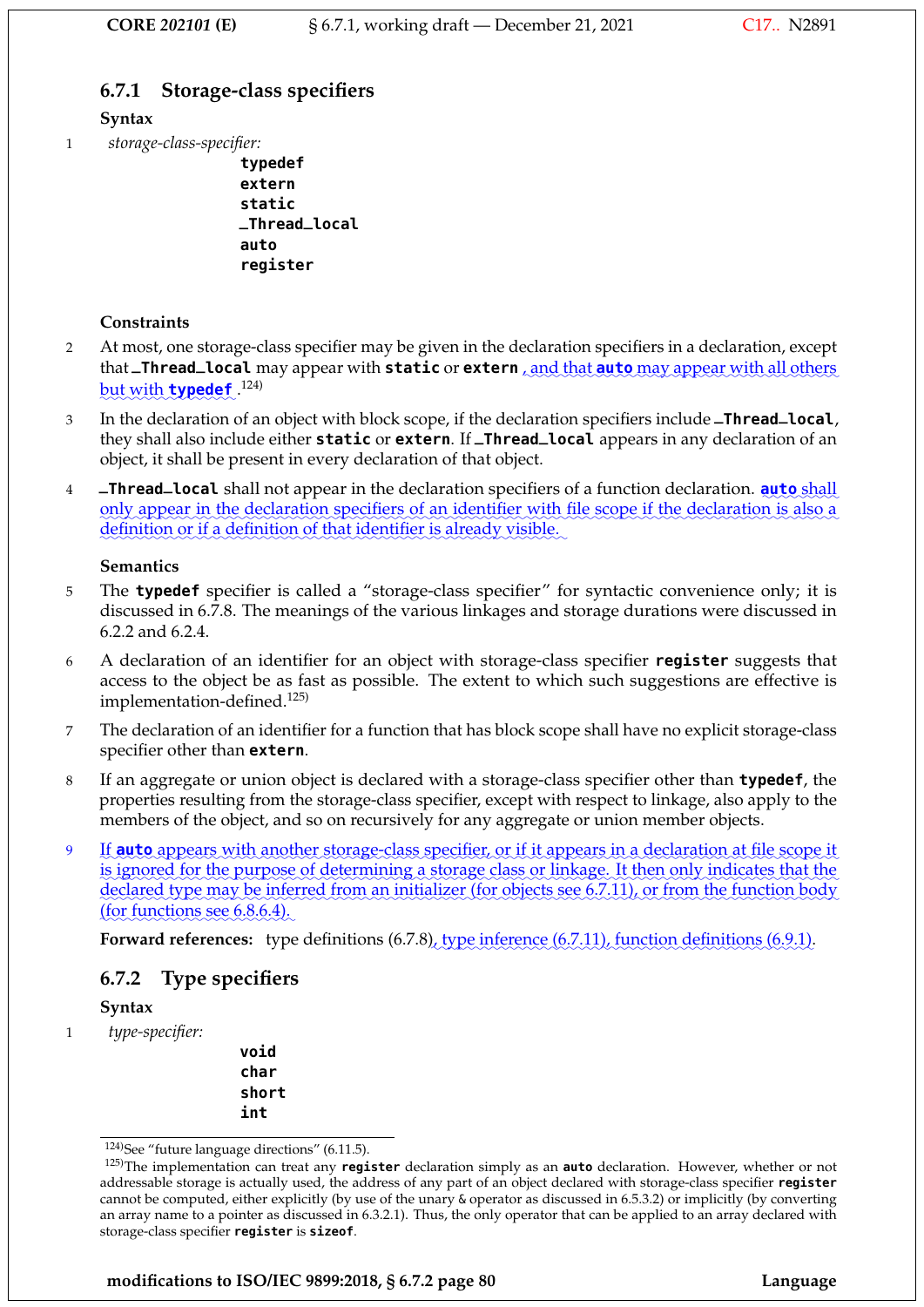**long float double signed unsigned \_Bool \_Complex** *atomic-type-specifier struct-or-union-specifier enum-specifier typedef-name* ✿✿✿✿✿✿✿✿✿✿✿✿✿✿✿✿ *typeof-specifier*

#### **Constraints**

2 At Except where the type is inferred  $(6.7.11, 6.8.6.4, 6.9.1)$ , at least one type specifier shall be given in the declaration specifiers in each declaration, and in the specifier-qualifier list in each struct declaration and type name. Each list of type specifiers shall be one of the following multisets (delimited by commas, when there is more than one multiset per item); the type specifiers may occur in any order, possibly intermixed with the other declaration specifiers.

- **void**
- **char**
- **signed char**
- **unsigned char**
- **short**, **signed short**, **short int**, or **signed short int**
- **unsigned short**, or **unsigned short int**
- **int**, **signed**, or **signed int**
- **unsigned**, or **unsigned int**
- **long**, **signed long**, **long int**, or **signed long int**
- **unsigned long**, or **unsigned long int**
- **long long**, **signed long long**, **long long int**, or **signed long long int**
- **unsigned long long**, or **unsigned long long int**
- **float**
- **double**
- **long double**
- **\_Bool**
- **float \_Complex**
- **double \_Complex**
- **long double \_Complex**
- atomic type specifier
- $-$  <del>struct or union struct</del> or **union** specifier
- enum enum specifier
- <del>typedef name typedef</del> name
- $-$ **typeof** specifier.
- <sup>3</sup> The type specifier **\_Complex** shall not be used if the implementation does not support complex types (see 6.10.8.3).

**Language modifications to ISO/IEC 9899:2018, § 6.7.2 page 81**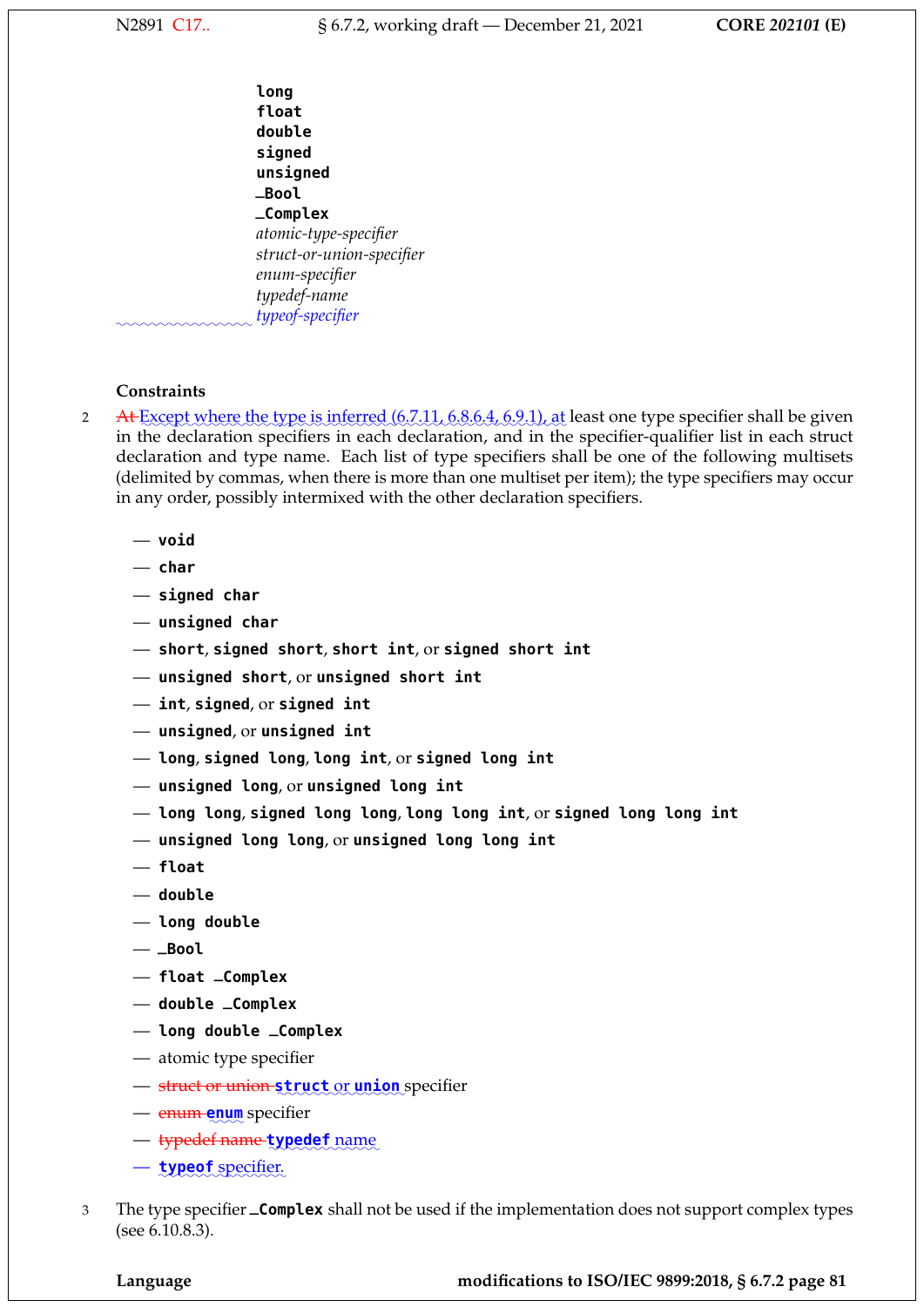#### **Semantics**

- 4 Specifiers for structures, unions, enumerations, and atomic types are discussed in 6.7.2.1 through 6.7.2.4. Declarations of typedef names are discussed in 6.7.8. The characteristics of the other types are discussed in 6.2.5. Declarations for which the type specifiers are inferred from initializers are discussed in 6.7.11.
- 5 Each of the comma-separated multisets designates the same type, except that for bit-fields, it is implementation-defined whether the specifier **int** designates the same type as **signed int** or the same type as **unsigned int**.
- 6 A declaration that contains no type specifier is said to be *underspecified*. Identifiers that are such declared have incomplete type. Their type can be completed by type inference from an initialization (for objects) or from **return** statements in a function body (for return types of functions).

**Forward references:** the **return** statement  $(6.8.6.4)$ , atomic type specifiers (6.7.2.4), enumeration specifiers (6.7.2.2), structure and union specifiers (6.7.2.1), tags (6.7.2.3), type definitions (6.7.8). type inference (6.7.11).

#### **6.7.2.1 Structure and union specifiers**

#### **Syntax**

1 *struct-or-union-specifier:*

*struct-or-union identifier*opt **{** *struct-declaration-list* **}** *struct-or-union identifier*

*struct-or-union:*

**struct union**

*struct-declaration-list:*

*struct-declaration struct-declaration-list struct-declaration*

*struct-declaration:*

| specifier-qualifier-list struct-declarator-list <sub>opt</sub> : |  |  |
|------------------------------------------------------------------|--|--|
| static_assert-declaration                                        |  |  |

*specifier-qualifier-list:*

*type-specifier specifier-qualifier-list*<sub>opt</sub> *type-qualifier specifier-qualifier-list*<sub>opt</sub> alignment-specifier specifier-qualifier-list<sub>opt</sub> *struct-declarator-list: struct-declarator struct-declarator-list* **,** *struct-declarator struct-declarator: declarator declarator*opt **:** *constant-expression*

## **Constraints**

- 2 A struct-declaration that does not declare an anonymous structure or anonymous union shall contain a struct-declarator-list.
- 3 A structure or union shall not contain a member with incomplete or function type (hence, a structure shall not contain an instance of itself, but may contain a pointer to an instance of itself), except that the last member of a structure with more than one named member may have incomplete array type; such a structure (and any union containing, possibly recursively, a member that is such a structure) shall not be a member of a structure or an element of an array.
- 4 The expression that specifies the width of a bit-field shall be an integer constant expression with a nonnegative value that does not exceed the width of an object of the type that would be specified were the colon and expression omitted.<sup>126)</sup> If the value is zero, the declaration shall have no

<sup>126)</sup>While the number of bits in a **\_Bool** object is at least **CHAR\_BIT**, the width (number of sign and value bits) of a **\_Bool** can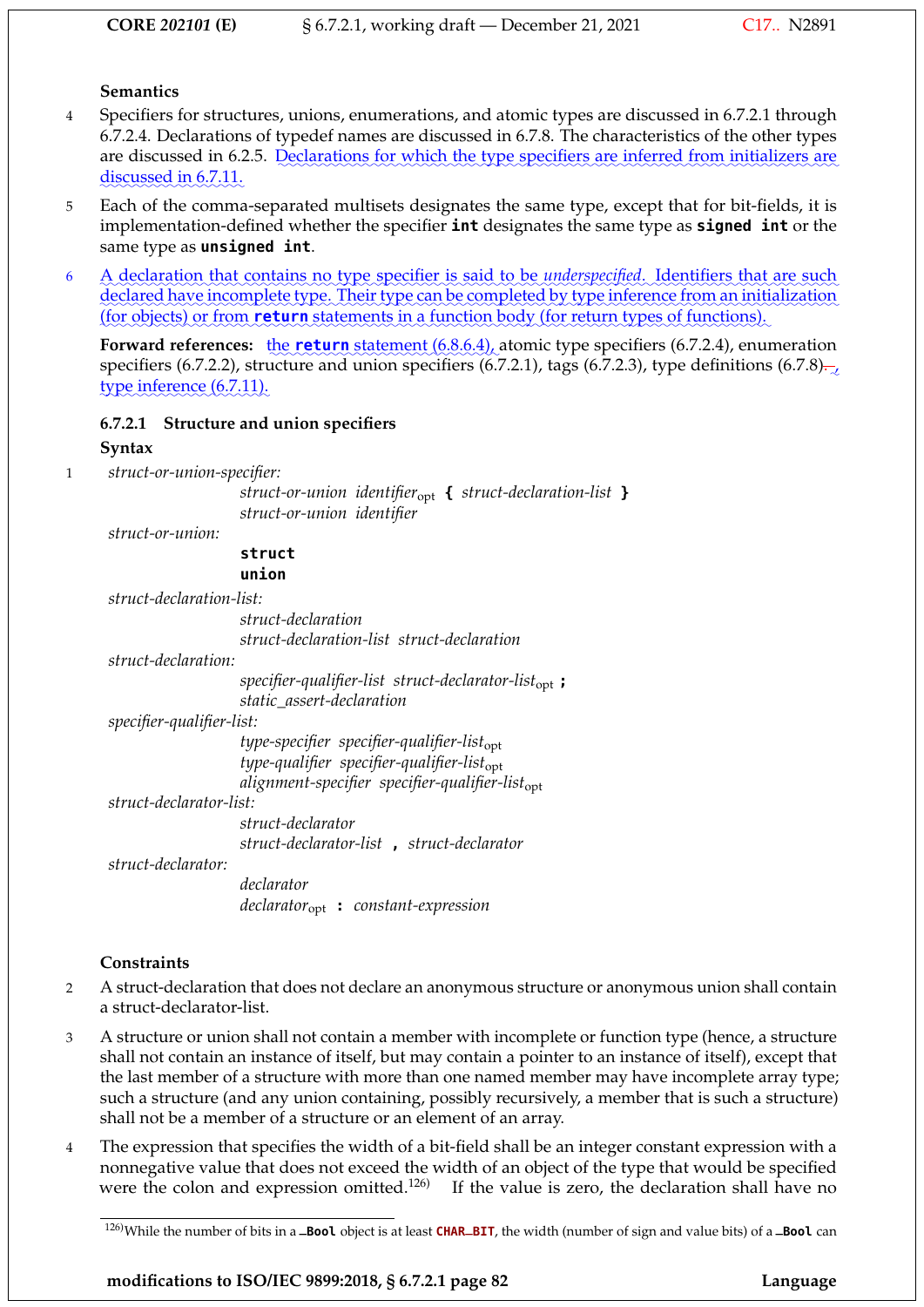# **6.7.8 Type definitions**

#### **Syntax**

1 *typedef-name:*

```
identifier
```
#### **Constraints**

2 If a typedef name specifies a variably modified type then it shall have block scope.

#### **Semantics**

3 In a declaration whose storage-class specifier is **typedef**, each declarator defines an identifier to be a typedef name that denotes the type specified for the identifier in the way described in 6.7.6. Any array size expressions associated with variable length array declarators are evaluated each time the declaration of the typedef name is reached in the order of execution. A **typedef** declaration does not introduce a new type, only a synonym for the type so specified. That is, in the following declarations:

> **typedef** T type\_ident; type\_ident D;

type\_ident is defined as a typedef name with the type specified by the declaration specifiers in T (known as *T*), and the identifier in D has the type "*derived-declarator-type-list T*" where the *deriveddeclarator-type-list* is specified by the declarators of D. A typedef name shares the same name space as other identifiers declared in ordinary declarators. If the identifier is redeclared in an enclosed block the inner declaration shall not be underspecified.

4 **EXAMPLE 1** After

**typedef int** MILES, KLICKSP(); **typedef struct** { **double** hi, lo; } range;

the constructions

```
MILES distance;
extern KLICKSP *metricp;
range x;
range z, *zp;
```
are all valid declarations. The type of distance is **int**, that of metricp is "pointer to function with no parameter specification returning **int**", and that of x and z is the specified structure; zp is a pointer to such a structure. The object distance has a type compatible with any other **int** object.

5 **EXAMPLE 2** After the declarations

**typedef struct** s1 { **int** x; } t1, \*tp1; **typedef struct** s2 { **int** x; } t2, \*tp2;

type t1 and the type pointed to by tp1 are compatible. Type t1 is also compatible with type **struct** s1, but not compatible with the types **struct** s2, t2, the type pointed to by tp2, or **int**.

6 **EXAMPLE 3** The following obscure constructions

```
typedef signed int t;
typedef int plain;
struct tag {
      unsigned t:4;
      const t:5;
      plain r:5;
};
```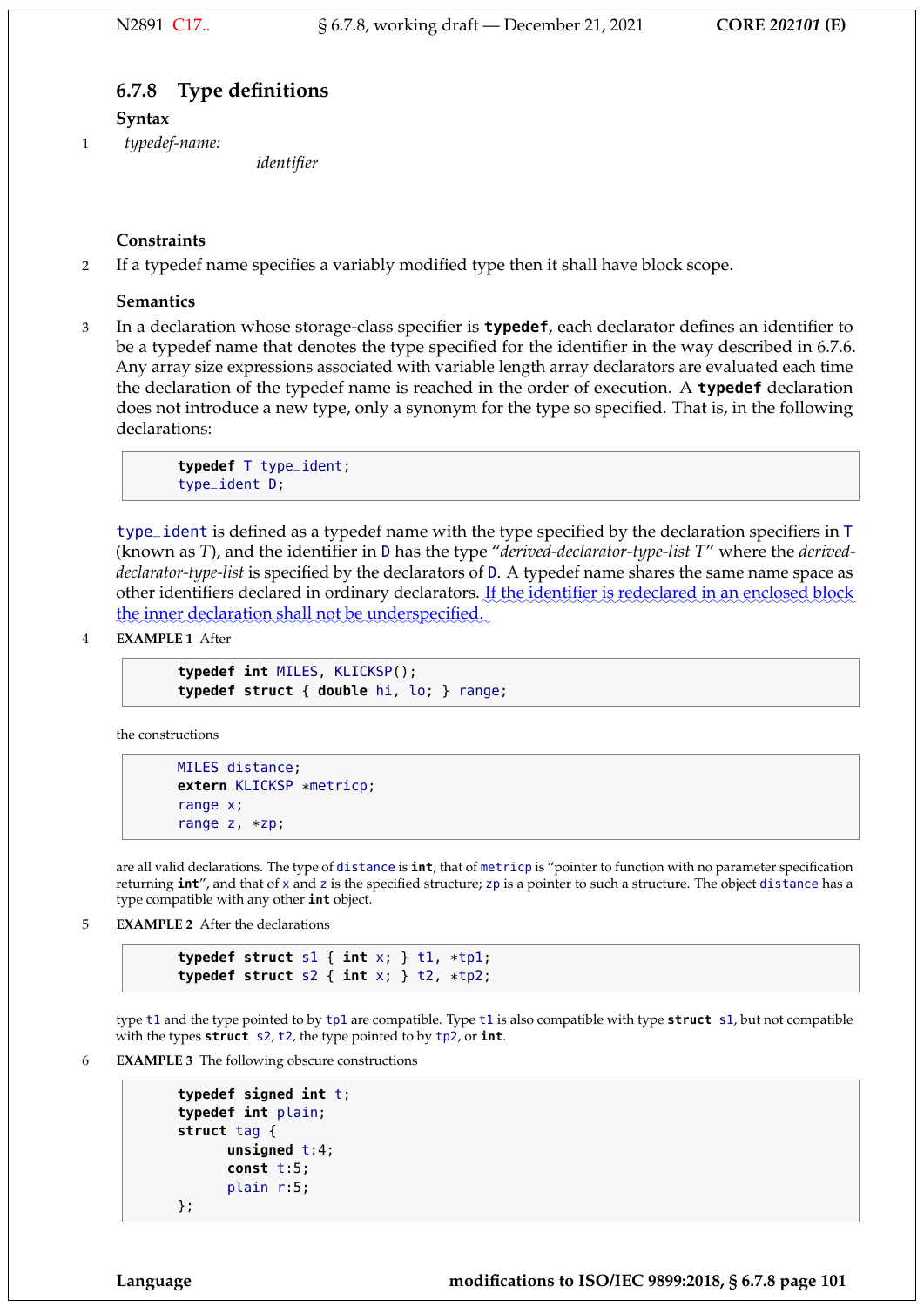{

}

**struct**  $S$  l = { 1, .t = x, .t.l = 41, };

The value of l.t.k is 42, because implicit initialization does not override explicit initialization.

37 **EXAMPLE 13** Space can be "allocated" from both ends of an array by using a single designator:

```
int a[MAX] = {
      1, 3, 5, 7, 9, [MAX-5] = 8, 6, 4, 2, 0
};
```
- 38 In the above, if **MAX** is greater than ten, there will be some zero-valued elements in the middle; if it is less than ten, some of the values provided by the first five initializers will be overridden by the second five.
- 39 **EXAMPLE 14** Any member of a union can be initialized:

**union**  $\{ / * ... * / }$  **u** =  $\{ .any\_member = 42 \}$ ;

**Forward references:** common definitions <stddef.h> (7.19).

# **6.7.11 Type inference**

#### **Constraints**

- 1 An underspecified declaration shall contain the storage class specifier **auto**.
- 2 ✿✿✿ ✿✿✿ ✿✿✿✿ ✿✿ ✿✿✿✿✿✿✿✿ ✿✿✿✿ ✿✿✿✿✿✿✿ ✿✿ ✿✿✿✿✿✿✿✿✿ For an identifier that is declared but not defined by an underspecified declaration, a prior definition shall be be visible. For an underspecified declaration which is not the declaration of a parameter, an init-declarator corresponding to the definition of an object shall have of one of the forms

✿✿✿✿✿✿✿✿ *declarator* **=** *assignment-expression* ✿✿✿✿✿✿✿✿ *declarator* **= {** *assignment-expression* **}** ✿✿✿✿✿✿✿✿ *declarator* **= {** *assignment-expression* **, }**

such that the declarator does not declare an array.<sup>158)</sup>

3 Prior to an underspecified declaration there shall exist a **typeof** specifier type that if used to replace the **auto** specifier makes the adjusted declaration a valid declaration.<sup>159)</sup> If it is also deck thereof) as specified in 6.9.1. Otherwise, *type* shall be such that for all defined objects the the definition of a function the return type shall be determined from **return** statements (or the ✿✿✿✿ ✿✿✿ ✿✿✿✿✿✿✿✿✿ ✿✿✿✿✿ ✿✿✿✿ ✿✿✿ ✿✿✿✿ ✿✿✿ ✿✿✿ ✿✿✿✿✿✿✿ ✿✿✿✿ assignment expression in the corresponding init-declarator, after possible lyalue, array-to-pointer or function-to-pointer conversion, has the non-atomic, unqualified type of the declared object.

#### **Description**

- 4 In an underspecified declaration the type of the declared identifiers is the type after the declaration would have been adjusted by a choice for type as described in the constraints. If the declaration is ✿✿✿✿ ✿✿✿✿✿✿✿✿✿ ✿✿✿✿✿ ✿✿✿✿✿✿✿✿✿✿✿ ✿✿✿✿ ✿✿ ✿✿✿✿✿ also an object definition, each assignment expressions that is used to determine the type and initial value of an object is evaluated exactly once each time the declaration is met.
- **NOTE 1** Because of the relatively complex syntax and semantics of type specifiers, the requirements for type use a **typeof** ✿✿✿✿✿ ✿✿ ✿✿✿ ✿✿✿✿✿✿✿ ✿✿✿✿✿✿ specifier. For an underspecified declaration

www.auto\_x\_=\_v;

in many situations a non-atomic unqualified type type as required can be found by using **typeof** with a comma operator as in **typeof**((**void**)0, v) and the adjusted definition as follows would be valid:

www.typeof((void)0, v) x = vi

158) The scope rules as described in 6.2.1 also prohibit the use of the identifier of the declarator within the assignment expression.

159) The qualification of the type of an Ivalue that is the assignment expression, or the fact that it is atomic, can never be used to infer such a property of the type of the defined object.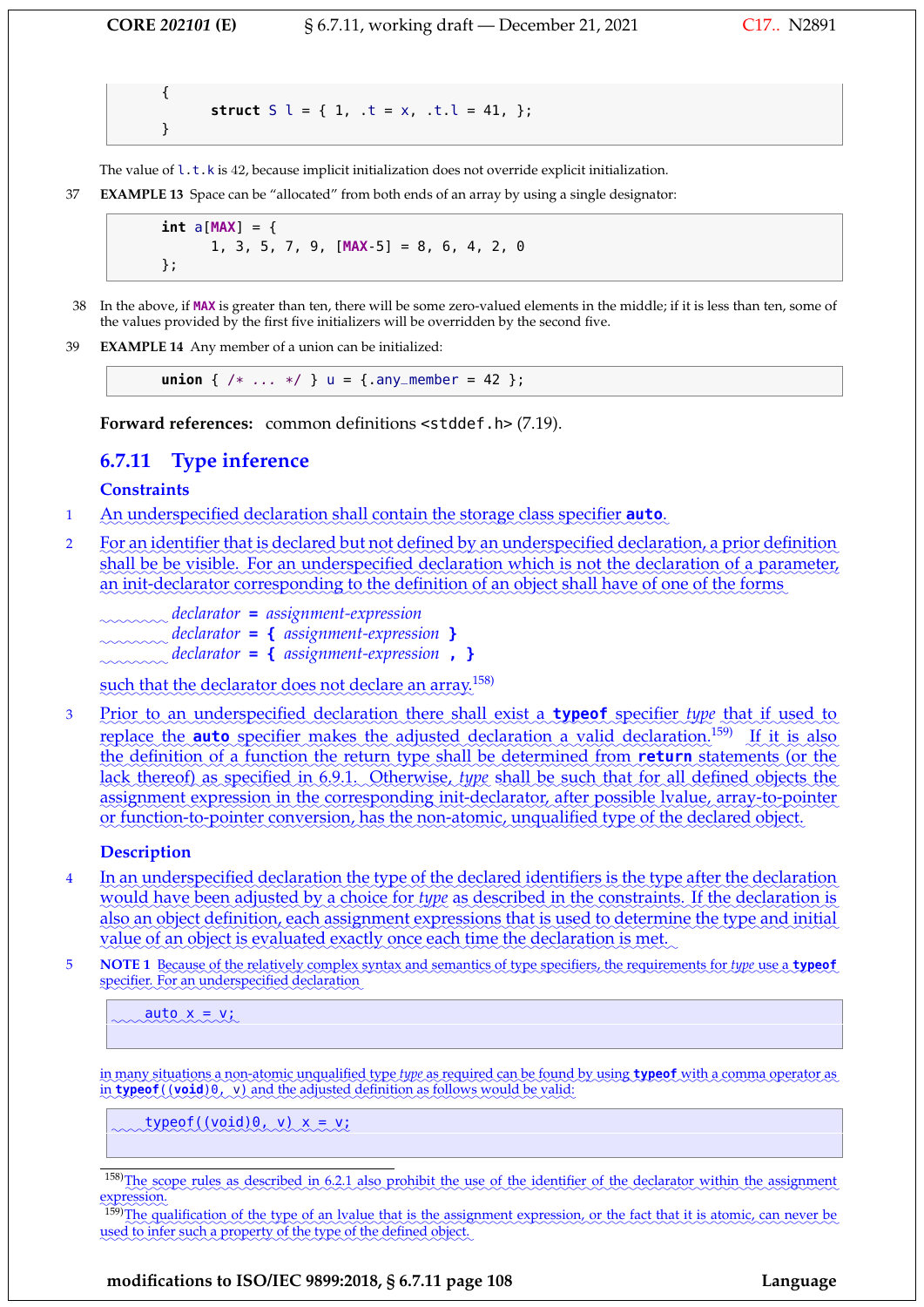✿✿✿ ✿✿ ✿✿ ✿✿✿✿✿✿✿ ✿✿ ✿✿✿✿ ✿ ✿✿✿ ✿✿✿✿✿✿✿ ✿✿ ✿✿✿ ✿✿✿✿ ✿✿ ✿✿✿ ✿✿✿✿ ✿ ✿✿✿ ✿✿✿✿✿✿✿ ✿✿✿✿✿✿✿✿✿ ✿ ✿✿ ✿✿✿ ✿✿✿✿✿✿✿ ✿✿ ✿ ✿✿ This is for example the case if the identifier or tag name of the type of the initializer expression v in the initializer of x is shadowed. In contrast to that, if y is a bit-field member to which the implementation assigns a type that has no declaration syntax outside a structure or union declaration, no **typeof** specifier exists and the underspecified declaration as above is invalid. The indicated adjustment with **typeof** doesn't imply that v is evaluated twice, even if it has a variably modified type.

6 NOTE 2 If an underspecified declaration that also defines a structure or union type is valid or not depends on a prior visibility of a type with the same tag.

mauto p = (struct s { int ai } \*) li

Here a replacement of **auto** by **typeof** without duplication of the definition would be as follows.

www.typeof(struct.s.\*).p.=.(struct.s.{.int.a;.}.\*)Q;

a forward declaration of the following definition. If on the other hand a declaration struct s in an surrounding scope is Such a declaration is valid if no prior definition of a structure or union type with tag s is visible, because then **struct** s is ✿ ✿✿✿✿✿✿ ✿✿✿✿✿✿✿✿ ✿✿ ✿✿✿ ✿✿✿✿✿✿✿ ✿✿✿✿✿✿✿✿ ✿✿ ✿✿ ✿✿✿ ✿✿✿✿ ✿✿✿✿ ✿ ✿✿✿✿✿✿✿✿✿ ✿✿✿✿✿✿✿ ✿✿ ✿✿ ✿✿✿✿✿✿✿✿✿✿ ✿✿✿✿ ✿✿ visible, the two types are different and the declaration is invalid. A direct use of the structure definition as the type specifier ensures the validity of the declaration.

metruct & { int a; } \* p = 0;

- 7 NOTE 3 For most assignment expressions of integer or floating point type, there are several choices for type that would such that none of the initializers needs further conversion, or, that the declaration is invalid because no **typeof** expression make such a declaration valid. The second part of the constraint ensures that among these either a unique type is determined ✿✿✿ ✿✿✿ ✿✿✿✿ ✿✿ ✿✿✿ ✿✿✿✿✿✿✿✿ ✿✿✿✿ exists that has exactly the required type.
- 8 NOTE 4 For the correspondence of the declared type of an object and the type of its initializer, having compatible types is not sufficient. For example integer types of the same rank and signedness but that are nevertheless different types are not considered. Thus, the validity of an underspecified declaration that declares several identifiers and that uses initializer expressions for which this standard does not specify a unique type for all implementations, such as integer literals or bit-field ✿✿✿✿✿✿✿ ✿✿✿✿✿✿ ✿✿✿ ✿✿ ✿✿✿✿✿✿ ✿✿✿✿✿ ✿✿ ✿✿✿✿ ✿✿✿✿ ✿✿✿ ✿✿ members, depends on the concrete choice of these types by the implementation. Where possible, it is recommended to split such an underspecified declaration into several to achieve full portability.
- **EXAMPLE 1** Consider the following file scope definitions:

✿✿✿✿✿✿ static ✿✿✿✿✿ auto ✿✿ a ✿✿ = ✿✿✿✿ 3.5; ✿✿✿✿ auto ✿\*✿✿✿ p ✿✿ = ✿✿ & ✿ a ✿ ;

They are interpreted as if they had been written as:

static double a = 3.5; double \* p = &a;

So effectively a is a **double** and p is a **double**\*.

✿✿✿ ✿✿✿✿✿✿✿✿ ✿✿✿ ✿✿✿✿ ✿✿ Both identifiers can later be redeclared as long as such a declaration is consistent with the previous ones. For example declarations as the following

www.extern\_auto\_a; extern auto p;

may be used inside a block where the file scope declarations are shadowed by declarations in an enclosing block.

10 **EXAMPLE 2** Declarations that are the definition of several objects, may make type inferrence difficult and not portable.

enum A { aVal, } a0bj = aVal; enum B { bVal, } bObj = bVal; www.automalian.bu = bObj; // valid, values have type convertible to **int** www.auto.ax = aObj, bx = bObj, // invalid, same rank but different types walto ay = a0bji www.www.//valid, ay has type enum A auto by = bObj;  $\sim$  monumal // valid, by has type enum B

#### **Language modifications to ISO/IEC 9899:2018, § 6.7.11 page 109**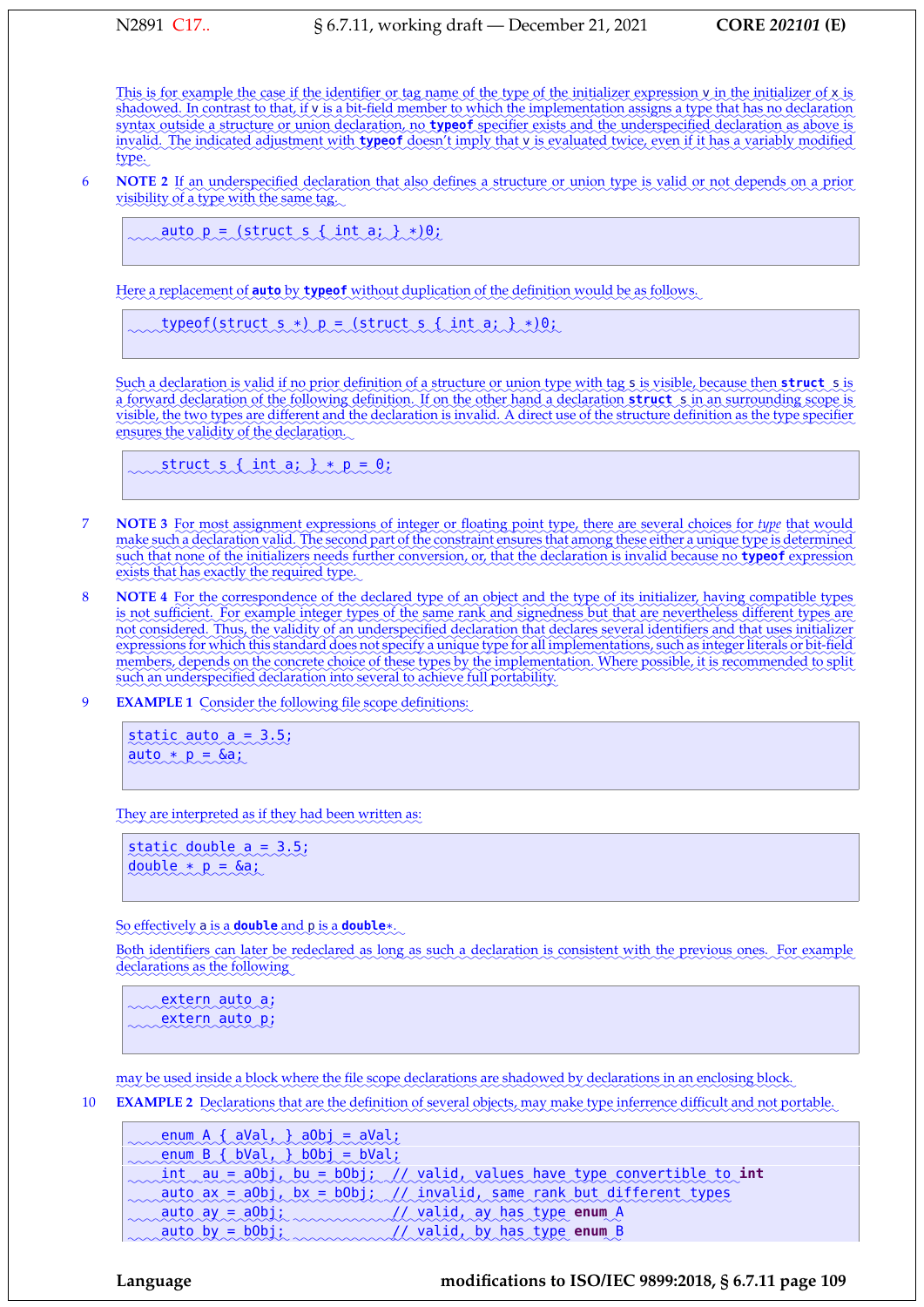www.auto.az = aVal, bz = bVal; // valid, az and bz have\_type\_**int** ✿✿✿✿✿✿✿✿✿✿ struct ✿✿✿✿ set ✿✿ { ✿✿✿ int ✿✿✿✿✿ bits ✿✿✿ :6; ✿✿ } ✿✿ X ✿✿ = ✿✿ { ✿✿ . ✿✿✿✿ bits ✿✿ = ✿✿✿✿ 37, ✿✿✿ }; www.auto.k = 37, m = X.bits; ///possibly\_valid\_or\_invalid

✿✿✿✿ ✿✿ ✿✿✿✿✿✿✿✿ ✿✿ ✿✿ ✿✿✿ ✿✿ ✿✿✿✿✿ ✿✿ ✿✿✿✿✿✿ ✿✿✿ ✿✿✿ ✿✿✿✿ ✿✿✿✿✿✿ ✿ ✿✿ ✿✿✿✿✿✿✿✿✿ ✿✿ ✿✿✿✿ ✿✿✿ ✿✿✿✿ ✿✿✿✿✿ ✿✿✿✿✿ Here, the definitions of ax and bx cannot be satified with the same **typeof** as a replacement for **auto**; any fixed choice would require the conversion of at least one of the initializer expressions to the other type. For k and m the difficulty is that X, bits may have a signed or an unsigned type, and that even it is signed it is not specified that the type then is necessarily **int**.

11 **EXAMPLE 3** If type is a variably modified type, the variable array bounds that are determined by type have to be consistent for all objects that are defined by the same underspecified declaration. This consistency can in general not be verified at ✿✿ ✿✿ ✿✿✿✿✿✿ translation time.

musize\_t r, s; ............<br>................. www.double\_aVM[r]; www.double\_bVM[s]; www.double.cVM[3]; www.double.dVM[r]; auto vmPa = &aVM, vmPb = &bVM; undefined if r != s auto vmPa = &aVM, vmPc = &cVM; invalid, even if for some executions r is 3 www.auto.vmPa = &aVM, vmPd = &dVM; walid, same array sizes in all executions

**EXAMPLE 4** The scope of the identifier for which the type is inferred only starts after the end of the initializer (6.2.1), so the assignment expression cannot use the identifier to refer to the object or function that is declared, for example to take its address. Any use of the identifier in the initializer is invalid, even if an entity with the same name exists in an outer scope.



13 **EXAMPLE 5** In the following, pA is valid because the type of A after array-to-pointer conversion is a pointer type, and gA ✿ ✿✿✿ ✿✿✿✿✿✿✿✿ ✿✿ ✿✿ ✿✿✿✿ ✿✿✿✿✿✿ ✿✿ ✿✿✿✿ ✿✿ ✿ ✿✿✿✿ and rA are valid because they do not declare arrays but pointers to array.

double A[3] \_\_\_\_ { Q }; auto \* pA  $\rightarrow \rightarrow \rightarrow \rightarrow \rightarrow \rightarrow \rightarrow \rightarrow$ <u>auto (\*gA)[3] = &A</u>; auto \* rA

14 **EXAMPLE 6** Type inference can be used to capture the type of a call to a type-generic function and can be used to ensure ✿✿✿ ✿✿✿✿✿✿✿ ✿✿✿ ✿✿ ✿✿✿✿ ✿✿ that the same type as the argument x is used.

#include\_<tgmath.h> auto\_y\_=\_cos(x);

If instead the type of y is explicitly specified to a different type than x, a diagnosis of the mismatch is not enforced.

**modifications to ISO/IEC 9899:2018, § 6.7.11 page 110 Language**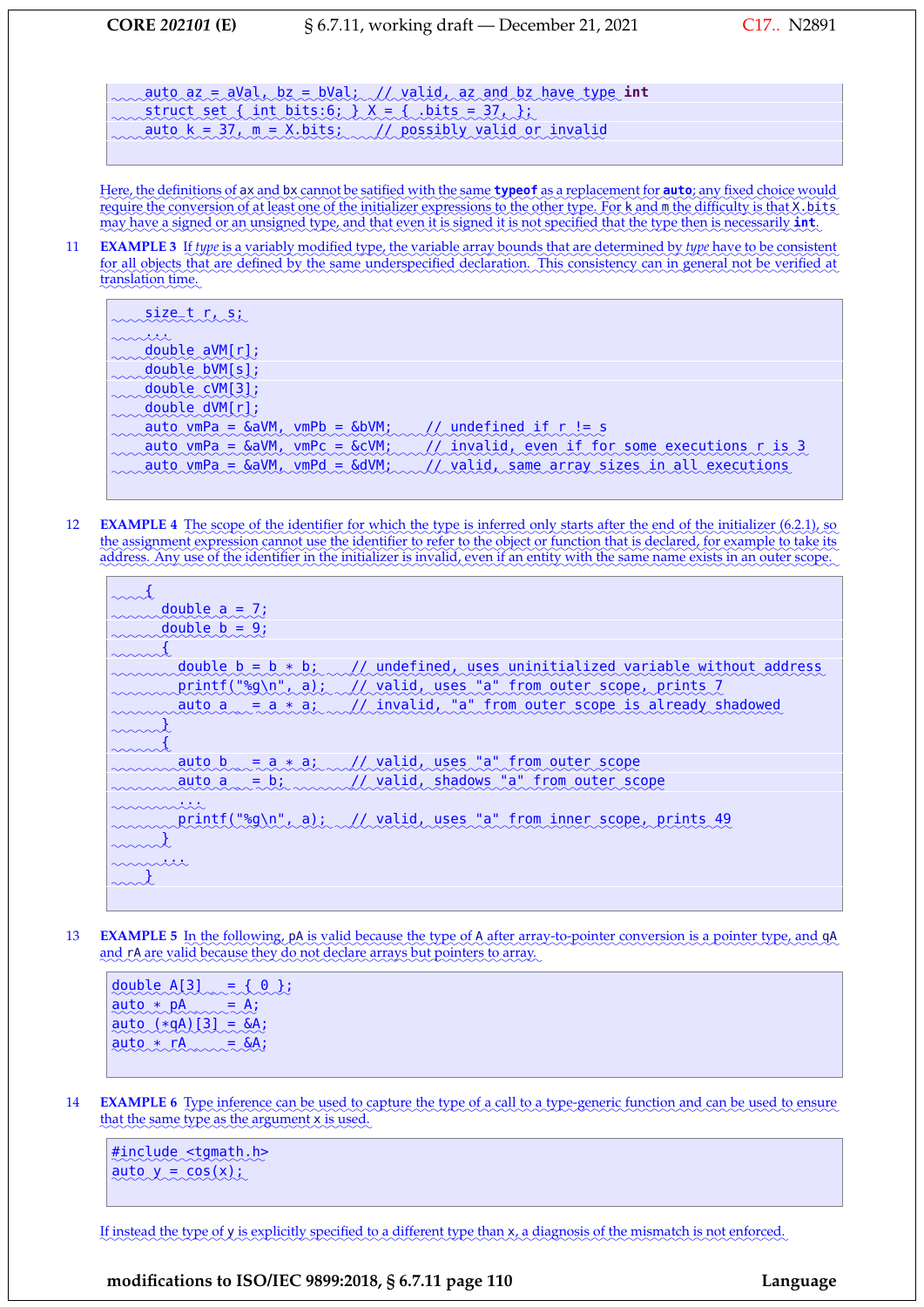**EXAMPLE 7** A type-generic macro that generalizes the **div** functions (7.22.6.2) is defined and used as follows.

#define\_div(X,\_Y)\_\_Generic((X)+(Y),\_int:\_div,\_long:\_ldiv,\_long\_long:\_lldiv)((X),\_(Y))  $\frac{auto}{2} = \frac{div(x, y)}{x}$ auto\_g\_=\_z.guot; auto\_r\_=\_z.rem;

16 EXAMPLE 8 Underspecified definitions of objects may occur in all contexts that allow the initializer syntax as described in the constraints. In particular they can be used to ensure type safety of **for**-loop controlling expressions.

```
mmen laute i = ji i < 2*ji ++i)
✿✿✿✿✿✿✿✿✿
...
mad
```
Ivalue conversion and possible promotion, the two operands of the < operator in the controlling expression are guaranteed Here, regardless of the integer rank or signedness of the type of j, i will have the non-atomic unqualified type of j. So, after ✿✿✿✿ ✿✿✿✿✿✿✿✿✿ ✿✿✿ ✿✿✿✿✿✿ ✿✿✿✿✿✿✿✿ ✿✿✿ ✿✿✿ ✿✿✿✿✿✿✿ to have the same type, and, in particular, the same signedness.

#### **6.7.12 Static assertions**

#### **Syntax**

1 *static\_assert-declaration:*

**\_Static\_assert (** *constant-expression* **,** *string-literal* **) ;**

#### **Constraints**

2 The constant expression shall compare unequal to 0.

#### **Semantics**

3 The constant expression shall be an integer constant expression. If the value of the constant expression compares unequal to 0, the declaration has no effect. Otherwise, the constraint is violated and the implementation shall produce a diagnostic message that includes the text of the string literal, except that characters not in the basic source character set are not required to appear in the message.

**Forward references:** diagnostics (7.2).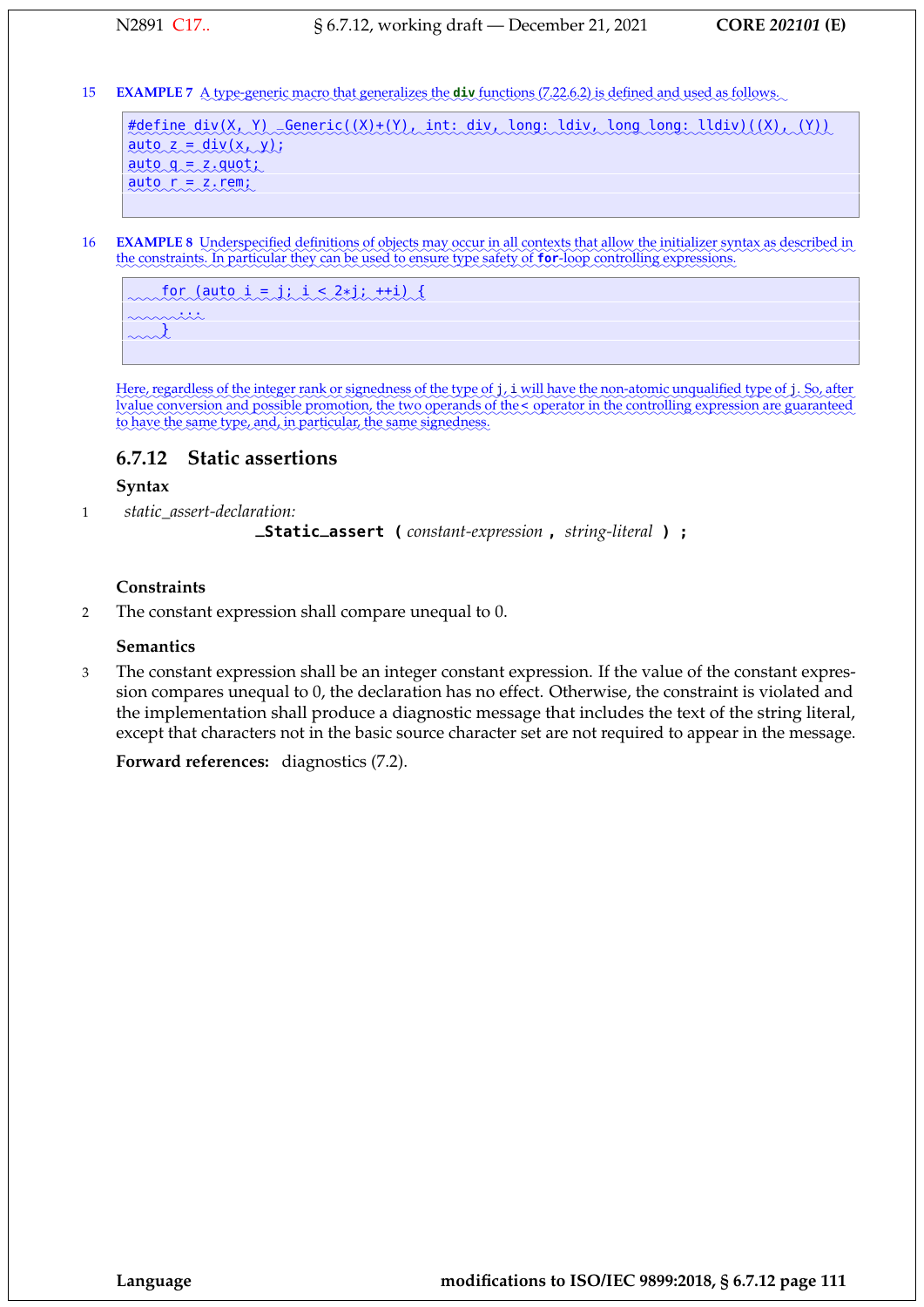#### N2891 C17.. § 6.8.6.2, working draft — December 21, 2021 **CORE** *202101* **(E)**

```
/* ... */
             continue;
      }
      // handle other operations
      /* \dots */}
```
4 **EXAMPLE 2** A **goto** statement is not allowed to jump past any declarations of objects with variably modified types. A jump within the scope, however, is permitted.

```
goto lab3; // invalid: going INTO scope of VLA.
{
     double a[n];
     a[j] = 4.4;lab3:
     a[i] = 3.3;goto lab4; // valid: going WITHIN scope of VLA.
     a[i] = 5.5;lab4:
     a[j] = 6.6;}
goto lab4; // invalid: going INTO scope of VLA.
```
## **6.8.6.2 The continue statement**

#### **Constraints**

1 A **continue** statement shall appear only in or as a loop body.

## **Semantics**

2 A **continue** statement causes a jump to the loop-continuation portion of the smallest enclosing iteration statement; that is, to the end of the loop body. More precisely, in each of the statements

```
while (/* ... */) {
  /* \ldots */continue;
   /* \dots */contin:;
}
                            do {
                               /* \ldots */continue;
                               /* \ldots */contin:;
                            } while (/* ... */);
                                                         for (/* ... */) {
                                                            1* ... *1continue;
                                                            /* \dots */contin:;
                                                         }
```
unless the **continue** statement shown is in an enclosed iteration statement (in which case it is interpreted within that statement), it is equivalent to **goto** contin;.166)

#### **6.8.6.3 The break statement**

## **Constraints**

1 A **break** statement shall appear only in or as a switch body or loop body.

## **Semantics**

2 A **break** statement terminates execution of the smallest enclosing **switch** or iteration statement.

## **6.8.6.4 The return statement**

## **Constraints**

- 1 A **return** statement with an expression shall not appear in a function whose return type is **void**. A **return** statement without an expression shall only appear in a function whose return type is **void**.
- 2 For a function that has an underspecified definition, all return statements shall provide expressions with a consistent type or none at all. That is, if any **return** statement has an expression, all return statements shall have an expression (after lyalue, array-to-pointer or

166)Following the contin: label is a null statement.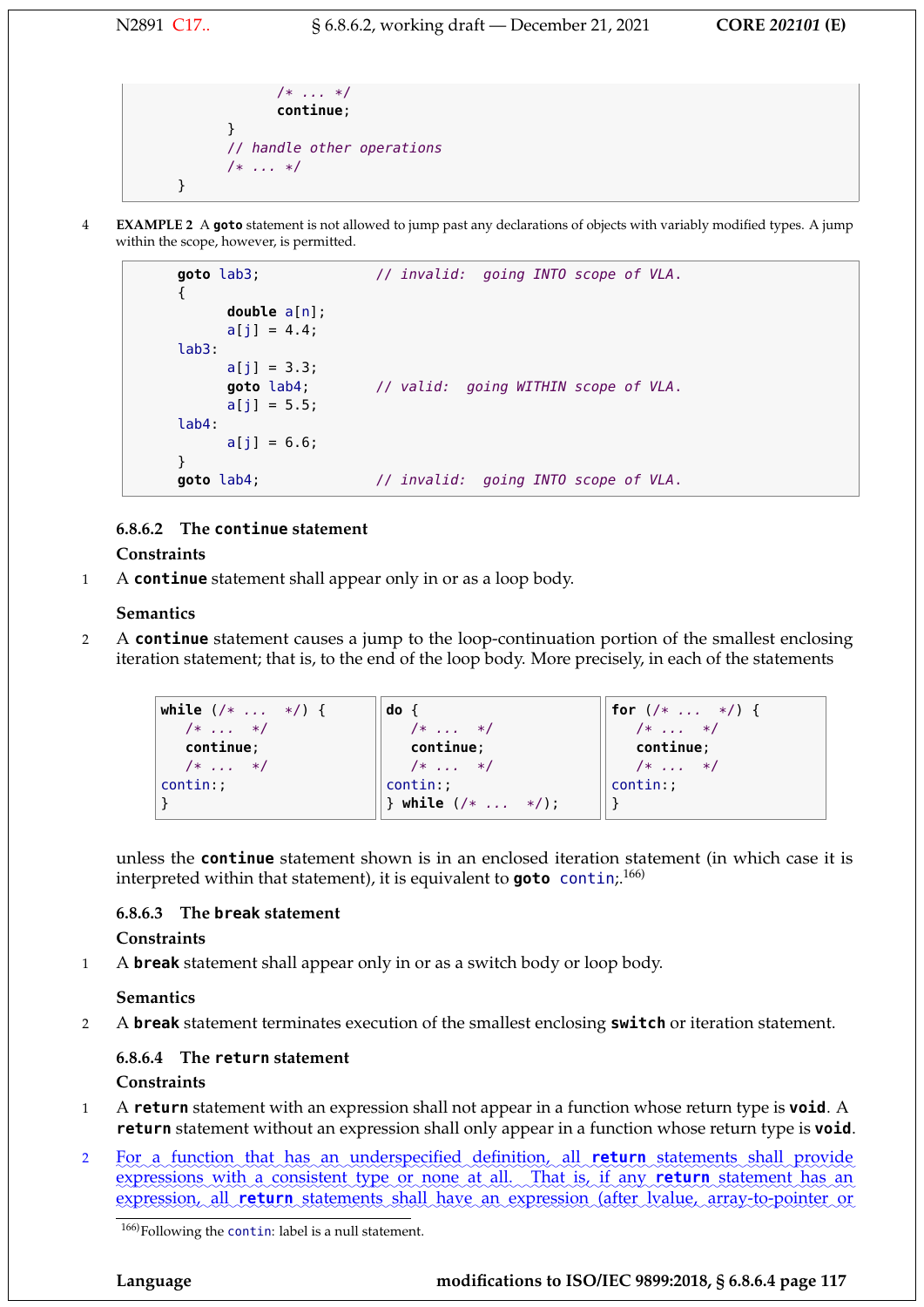function-to-pointer conversion) with the same type; otherwise all **return** expressions shall have no expression.

**Semantics**

- 3 A **return** statement terminates evaluates the expression, if any, terminates the execution of the eurrent function function body and returns control to i<del>ts caller. A function t</del>he caller. A function <u>body</u> may have any number of **return** statements.
- 4 If a **return** statement with an expression is executed, the value of the expression is returned to the caller as the value of the function call expression. If the expression has a type different from the return type of the function in which it appears, the value is converted as if by assignment to an object having the return type of the function. $167$
- 5 For a function that has an underspecified definition, the return type is determined by the lexically first **return** statement, if any, that is associated to the function body and is specified as the type of that expression, if any, after lyalue, array-to-pointer, function-to-pointer conversion, or as **void** if there is no expression.
- 6 **EXAMPLE** In:

```
struct s { double i; } f(void);
union {
      struct {
            int f1;
            struct s f2;
      } u1;
      struct {
            struct s f3;
            int f4;
      } u2;
} g;
struct s f(void)
{
      return g.u1.f2;
}
/* ... */
g.u2.f3 = f();
```
there is no undefined behavior, although there would be if the assignment were done directly (without using a function call to fetch the value).

<sup>167)</sup>The **return** statement is not an assignment. The overlap restriction of 6.5.16.1 does not apply to the case of function return. The representation of floating-point values can have wider range or precision than implied by the type; a cast can be used to remove this extra range and precision.

**modifications to ISO/IEC 9899:2018, § 6.8.6.4 page 118 Language**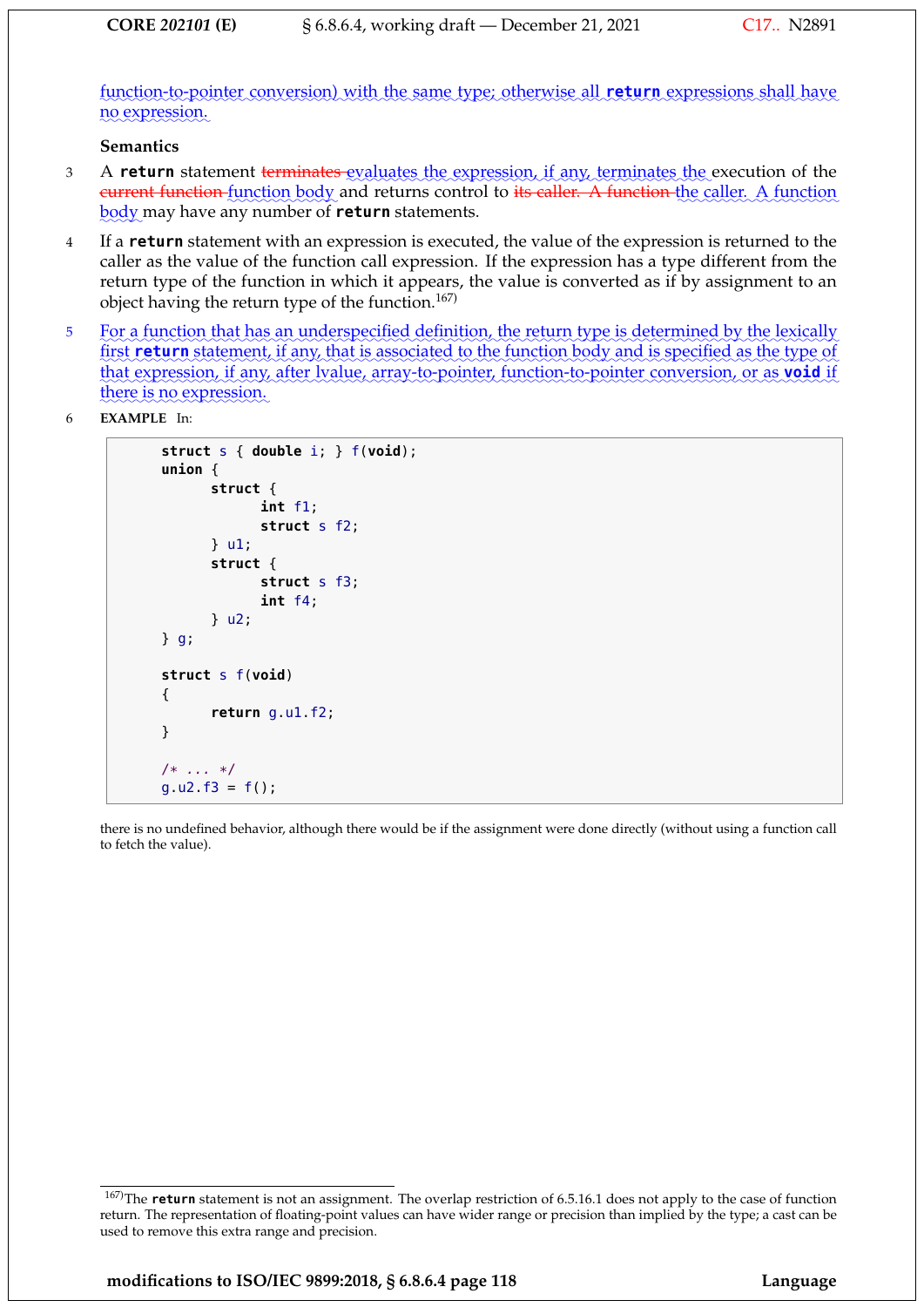# **6.9 External definitions**

**Syntax**

1 *translation-unit:*

*external-declaration translation-unit external-declaration*

*external-declaration:*

*function-definition declaration*

#### **Constraints**

- 2 The storage-class <del>specifiers **auto** and specifier</del> <code>register</code> shall not appear in the declaration specifiers in an external declaration.
- 3 There shall be no more than one external definition for each identifier declared with internal linkage in a translation unit. Moreover, if an identifier declared with internal linkage is used in an expression (other than as a part of the operand of a **sizeof** or **\_Alignof** operator whose result is an integer constant), there shall be exactly one external definition for the identifier in the translation unit.

#### **Semantics**

- 4 As discussed in 5.1.1.1, the unit of program text after preprocessing is a translation unit, which consists of a sequence of external declarations. These are described as "external" because they appear outside any function (and hence have file scope). As discussed in 6.7, a declaration that also causes storage to be reserved for an object or a function named by the identifier is a definition.
- 5 An *external definition* is an external declaration that is also a definition of a function (other than an inline definition) or an object. If an identifier declared with external linkage is used in an expression (other than as part of the operand of a **sizeof** or **\_Alignof** operator whose result is an integer constant), somewhere in the entire program there shall be exactly one external definition for the identifier; otherwise, there shall be no more than one.<sup>168)</sup>

# **6.9.1 Function definitions**

## **Syntax**

1 *function-definition:*

*declaration-specifiers declarator declaration-list*opt *compound-statement*

*declaration-list:*

*declaration declaration-list declaration*

#### **Constraints**

- 2 The identifier declared in a function definition (which is the name of the function) shall have a function type, as specified by the declarator portion of the function definition.<sup>169)</sup>
- 3 The return type of a function shall be **void** or a complete object type other than array type.
- $4$  The storage-class specifier, if any, in the declaration specifiers shall be either **extern** or **static**<sub>a</sub> ✿✿✿✿✿✿✿ possibly✿✿✿✿✿✿✿✿✿✿ combined ✿✿✿✿ with✿✿✿✿✿✿ **auto** .
- 5 If the declarator includes a parameter type list, the declaration of each parameter shall include an identifier, except for the special case of a parameter list consisting of a single parameter of type **void**, in which case there shall not be an identifier. No declaration list shall follow.

<sup>168)</sup>Thus, if an identifier declared with external linkage is not used in an expression, there need be no external definition for it.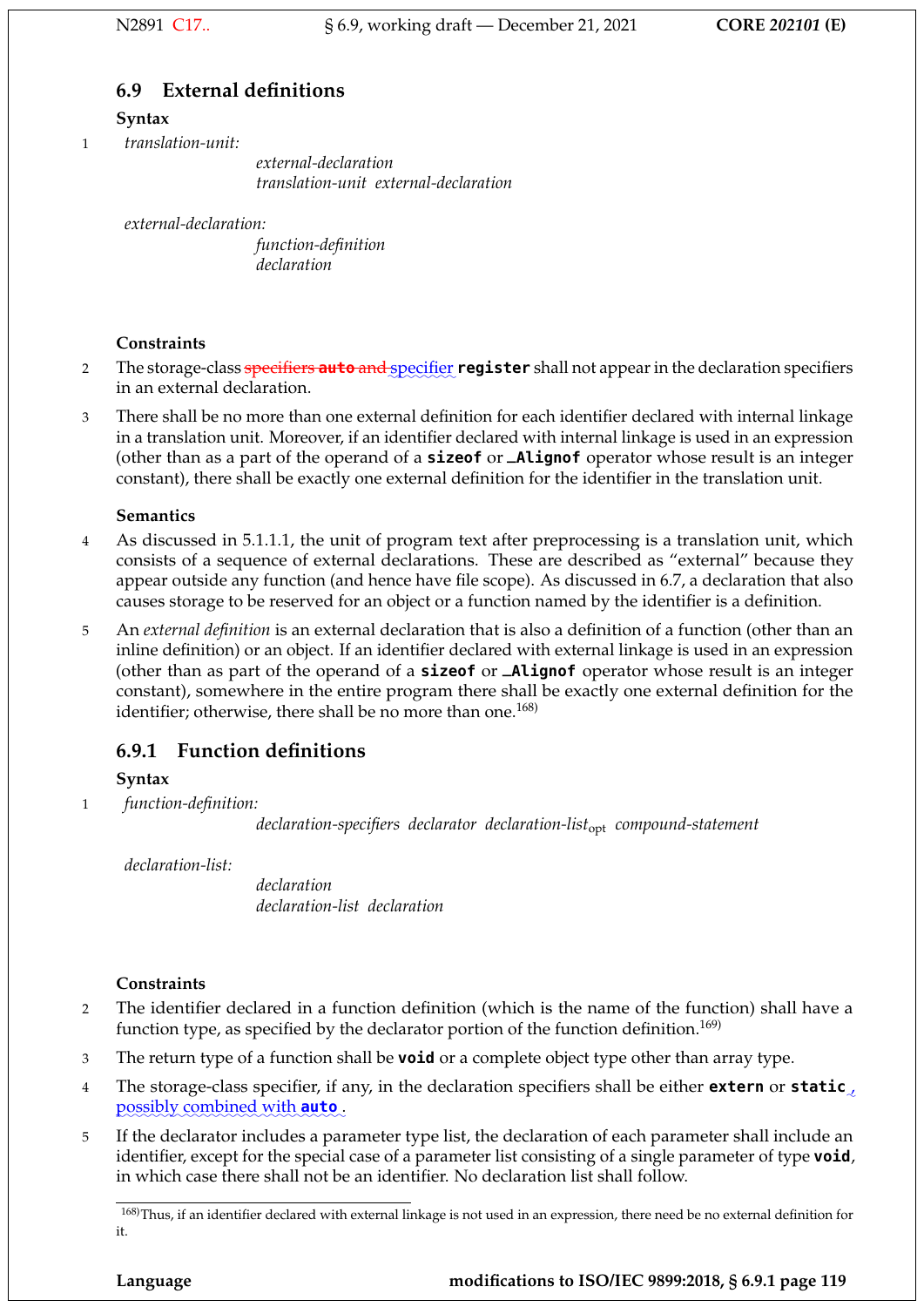- 6 If the declarator includes an identifier list, each declaration in the declaration list shall have at least one declarator, those declarators shall declare only identifiers from the identifier list, and every identifier in the identifier list shall be declared. An identifier declared as a typedef name shall not be redeclared as a parameter. The declarations in the declaration list shall contain no storage-class specifier other than **register** and no initializations.
- 7 An underspecified function definition shall contain an **auto** storage class specifier. The return type for such a function is determined as described for the **return** statement (6.8.6.4) and shall be visible prior to the function definition.

#### **Semantics**

- 8 If **auto** appears as a storage-class specifier it is ignored for the purpose of determining a storage class or linkage of the function. It then only indicates that the return type of the function may be inferred from **return** statements or the lack thereof, see 6.8.6.4.
- 9 The declarator in a function definition specifies the name of the function being defined and the identifiers of its parameters. If the declarator includes a parameter type list, the list also specifies the types of all the parameters; such a declarator (<u>possibly adjusted by an inferred type specifier)</u> also serves as a function prototype for later calls to the same function in the same translation unit. If the declarator includes an identifier list, $170$  the types of the parameters shall be declared in a following declaration list. In either case, the type of each parameter is adjusted as described in 6.7.6.3 for a parameter type list; the resulting type shall be a complete object type.
- 10 If a function that accepts a variable number of arguments is defined without a parameter type list that ends with the ellipsis notation, the behavior is undefined.
- 11 Each parameter has automatic storage duration; its identifier is an lvalue.<sup>171)</sup> The layout of the storage for parameters is unspecified.
- 12 On entry to the function, the size expressions of each variably modified parameter are evaluated and the value of each argument expression is converted to the type of the corresponding parameter as if by assignment. (Array expressions and function designators as arguments were converted to pointers before the call.)
- 13 After all parameters have been assigned, the compound statement that constitutes the body of the function definition is executed.
- 14 Unless otherwise specified, if the } that terminates a function is reached, and the value of the function call is used by the caller, the behavior is undefined.
- 15 Provided the constraints above are respected, the return type of an underspecified function definition is adjusted as if the corresponding type specifier had been inserted in the definition. The type of such a function is incomplete within the function body until the lexically first **return** statement that it contains, if any, or until the end of the function body, otherwise.<sup>172)</sup>
- 16 **NOTE** In a function definition, the type of the function and its prototype cannot be inherited from a typedef:

|                                                                                                                                                                                                                                                                                                                                                                                                                                        | typedef int F(void); \\type F is "function with no parameters                                                    |
|----------------------------------------------------------------------------------------------------------------------------------------------------------------------------------------------------------------------------------------------------------------------------------------------------------------------------------------------------------------------------------------------------------------------------------------|------------------------------------------------------------------------------------------------------------------|
| .                                                                                                                                                                                                                                                                                                                                                                                                                                      | $\frac{1}{2}$ // returning int"                                                                                  |
|                                                                                                                                                                                                                                                                                                                                                                                                                                        | mon Ethelim mummum // t and g both have type compatible with E                                                   |
| equals for the state of the state of the syntax/constraint error                                                                                                                                                                                                                                                                                                                                                                       |                                                                                                                  |
|                                                                                                                                                                                                                                                                                                                                                                                                                                        | mon Full 11 think the monday // WRONG: declares that g returns a function                                        |
|                                                                                                                                                                                                                                                                                                                                                                                                                                        | int $f(void)$ { $\{ \ \ \ast \ \ \ldots \ \ \ast \ \}$ are not a Fig. 17 RIGHT: $f$ has type compatible with $F$ |
|                                                                                                                                                                                                                                                                                                                                                                                                                                        | $int_{\mathbb{R}} g()$ { /*  */ }  // RIGHT: g has type compatible with $E$                                      |
| $F * e(void)$ { $\langle x_1, \ldots, x_n \rangle$ } $\langle y_1, \ldots, y_n \rangle$ } $\langle y_2, \ldots, y_n \rangle$ } $\langle y_1, \ldots, y_n \rangle$ } $\langle y_2, \ldots, y_n \rangle$ } $\langle y_1, \ldots, y_n \rangle$ } $\langle y_2, \ldots, y_n \rangle$ } $\langle y_1, \ldots, y_n \rangle$ } $\langle y_1, \ldots, y_n \rangle$ } $\langle y_1, \ldots, y_n \rangle$ } $\langle y_1, \ldots, y_n \rangle$ } |                                                                                                                  |
| $F*(e)(void)$ { $\star$ $\star$ } (/ same: parentheses irrelevant                                                                                                                                                                                                                                                                                                                                                                      |                                                                                                                  |
|                                                                                                                                                                                                                                                                                                                                                                                                                                        | $\int \frac{\pi}{2} f(x) \left( \frac{x}{2} \right) \left( \frac{y}{2} \right)$                                  |
|                                                                                                                                                                                                                                                                                                                                                                                                                                        | $*Fp$ ; $*Fp$ ; $*Fp$ is a function that has type F                                                              |

169) The intent is that the type category in a tu 170)See "future language directions" (6.11.7).

172) This means that such a function cannot be used for direct recursion before or within the first return statement.

<sup>&</sup>lt;sup>171</sup>)A parameter identifier cannot be redeclared in the function body except in an enclosed block.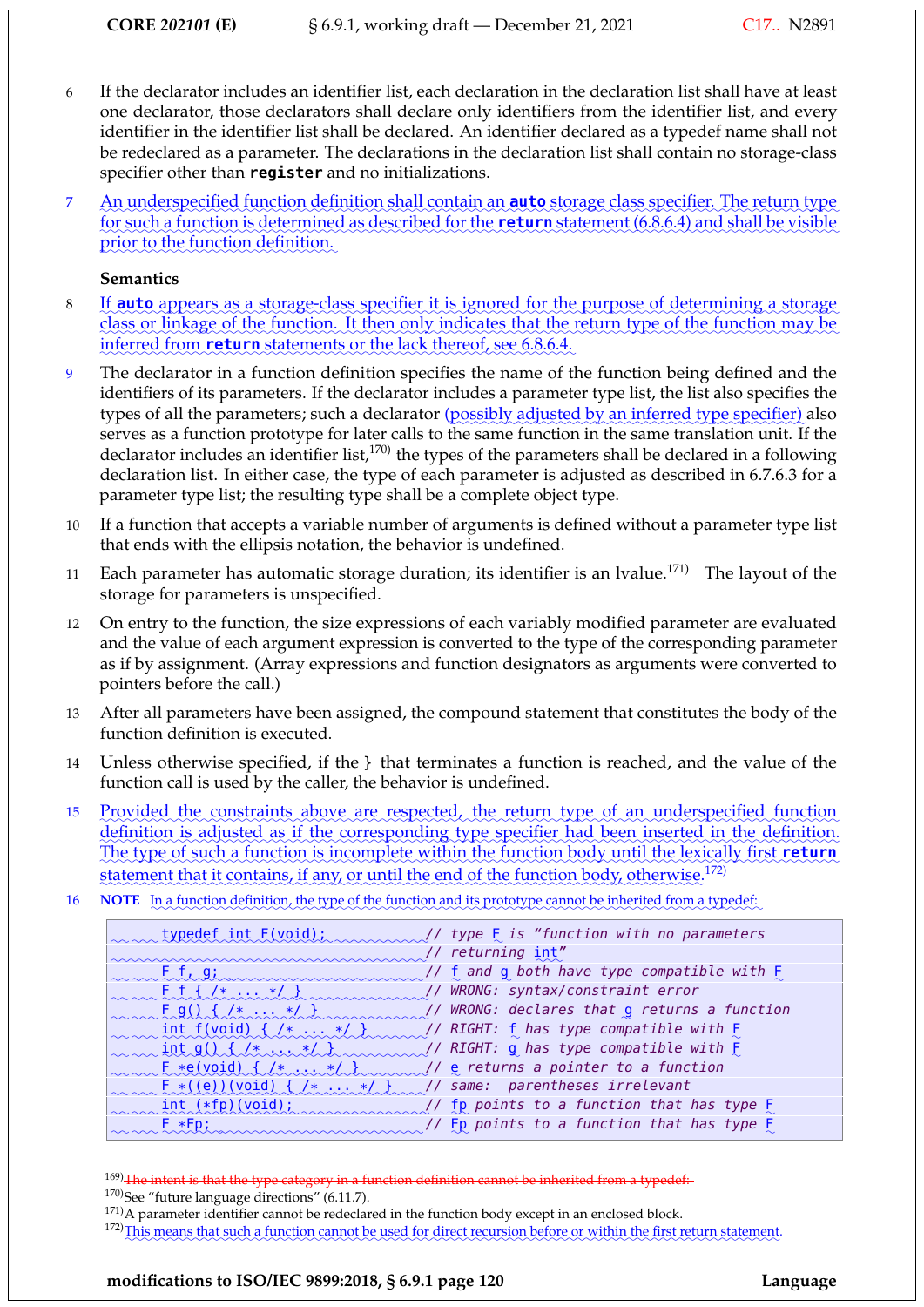17 **EXAMPLE 1** In the following:

```
extern int max(int a, int b)
{
      return a > b ? a: b;
}
```
**extern** is the storage-class specifier and **int** is the type specifier; max(**int** a, **int** b) is the function declarator; and

{ **return** a > b ? a: b; }

is the function body. The following similar definition uses the identifier-list form for the parameter declarations:

```
extern int max(a, b)
int a, b;
{
      return a > b ? a: b;
}
```
Here **int** a, b; is the declaration list for the parameters. The difference between these two definitions is that the first form acts as a prototype declaration that forces conversion of the arguments of subsequent calls to the function, whereas the second form does not.

18 **EXAMPLE 2** To pass one function to another, one might say

**int** f(**void**); /\* ... \*/  $g(f)$ ;

Then the definition of g might read

```
void g(int (*funcp)(void))
{
      /* ... */
      (*funcp)(); /* or funcp(); ...*/
}
```
or, equivalently,

```
void g(int func(void))
{
      /* ... */
      func(); /* or (*func)(); ...*/
}
```
19 **EXAMPLE 3** Consider the following function that computes the maximum value of two parameters that have integer types  $T$  and  $S$ .

```
winline_auto_max(T,_S); //_invalid:_no_definition_visible
✿✿✿✿✿✿✿
   ...
www.inline_auto_max(T_a, _S_b){
mmeturn (a < 0)
✿✿✿✿✿✿✿✿✿✿✿✿✿✿
           ? (10 < 0) ? (1a < 0) ? b : a) : b)www.ww
           : ((b = 0) ? ((a < b) ? b : a) : a) i
mad
✿✿✿✿✿✿✿
   ...
www.walid:definition_visible
wextern auto max(T, S); // forces definition to be external
max(In S) is mundersame
max ();<br>maximum
```